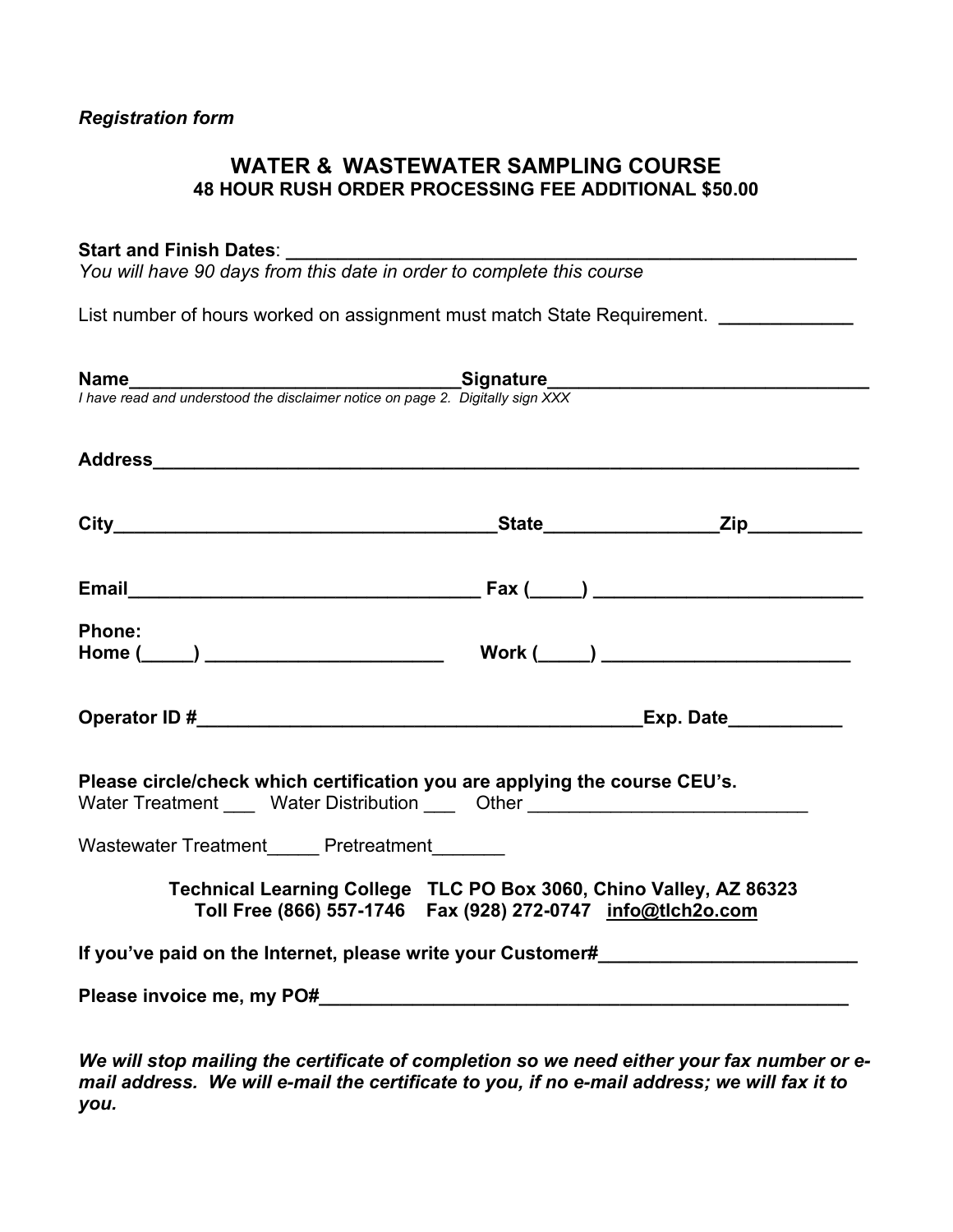# **DISCLAIMER NOTICE**

I understand that it is my responsibility to ensure that this CEU course is either approved or accepted in my State for CEU credit. I understand State laws and rules change on a frequent basis and I believe this course is currently accepted in my State for CEU or contact hour credit, if it is not, I will not hold Technical Learning College responsible. I also understand that this type of study program deals with dangerous conditions and that I will not hold Technical Learning College, Technical Learning Consultants, Inc. (TLC) liable for any errors or omissions or advice contained in this CEU education training course or for any violation or injury or neglect or damage caused by this CEU education training or course material suggestion or error. I will call or contact TLC if I need help or assistance and double-check to ensure my registration page and assignment has been received and graded.

**State Approval Listing Link**, check to see if your State accepts or has pre-approved this course. Not all States are listed. Not all courses are listed. If the course is not accepted for CEU credit, we will give you the course free if you ask your State to accept it for credit.

# **State Approval Listing URL…**

*<http://www.tlch2o.com/downloads/PDF/CEU%20State%20Approvals.pdf>*

*You can obtain a printed version of the course manual from TLC for an additional \$169.95 plus shipping charges.* 

# **AFFIDAVIT OF EXAM COMPLETION**

I affirm that I personally completed the entire text of the course. I also affirm that I completed the exam without assistance from any outside source. I understand that it is my responsibility to file or maintain my certificate of completion as required by the state or by the designation organization.

# **Grading Information**

In order to maintain the integrity of our courses we do not distribute test scores, percentages or questions missed. Our exams are based upon pass/fail criteria with the benchmark for successful completion set at 70%. Once you pass the exam, your record will reflect a successful completion and a certificate will be issued to you.

# **Rush Grading Service**

If you need this assignment graded and the results mailed to you within a 48-hour period, prepare to pay an additional rush service handling fee of \$50.00. This fee may not cover postage costs. If you need this service, simply write RUSH on the top of your Registration Form. We will place you in the front of the grading and processing line.

For security purposes, please fax or e-mail a copy of your driver's license and always call us to confirm we've received your assignment and to confirm your identity.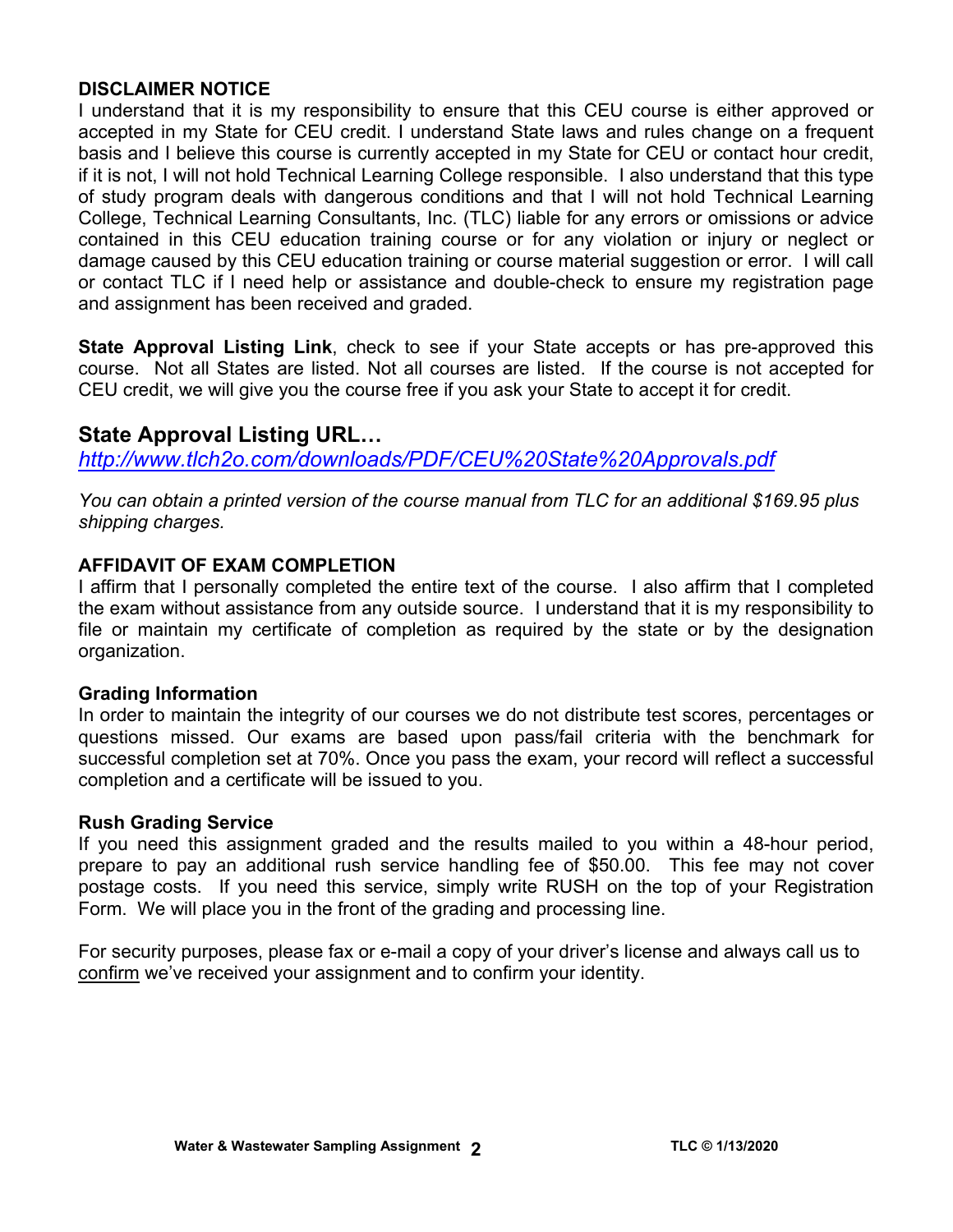# **Texas Students Only Acknowledgement of Notice of Potential Ineligibility for License**

*You are required to sign and return to TLC or your credit will not be reported.* 

| Name:          |  |  |  |
|----------------|--|--|--|
|                |  |  |  |
|                |  |  |  |
| Date of Birth: |  |  |  |

Email Address: \_\_\_\_\_\_\_\_\_\_\_\_\_\_\_\_\_\_\_\_\_\_\_\_\_\_\_\_\_\_\_\_\_\_\_\_\_\_\_\_\_\_\_\_\_\_\_\_\_

By signing this form, I acknowledge that Technical Learning College notified me of the following:

- the potential ineligibility of an individual who has been convicted of an offense to be issued an occupational license by the Texas Commission on Environmental Quality (TCEQ) upon completion of the educational program;
- the current TCEQ Criminal Conviction Guidelines for Occupational Licensing, which describes the process by which the TCEQ's Executive Director determines whether a criminal conviction:
- renders a prospective applicant an unsuitable candidate for an occupational license;
- warrants the denial of a renewal application for an existing license; or
- warrants revocation or suspension of a license previously granted.

 the right to request a criminal history evaluation from the TCEQ under Texas Occupations Code Section 53.102; and

 that the TCEQ may consider an individual to have been convicted of an offense for the purpose of denying, suspending or revoking a license under circumstances described in Title 30 Texas Administrative Code Section 30.33.

| <b>Enrollee Signature:</b> | Date: |
|----------------------------|-------|
|                            |       |

Name of Training Provider/Organization: Technical Learning College

Contact Person: Melissa Durbin Role/Title: Dean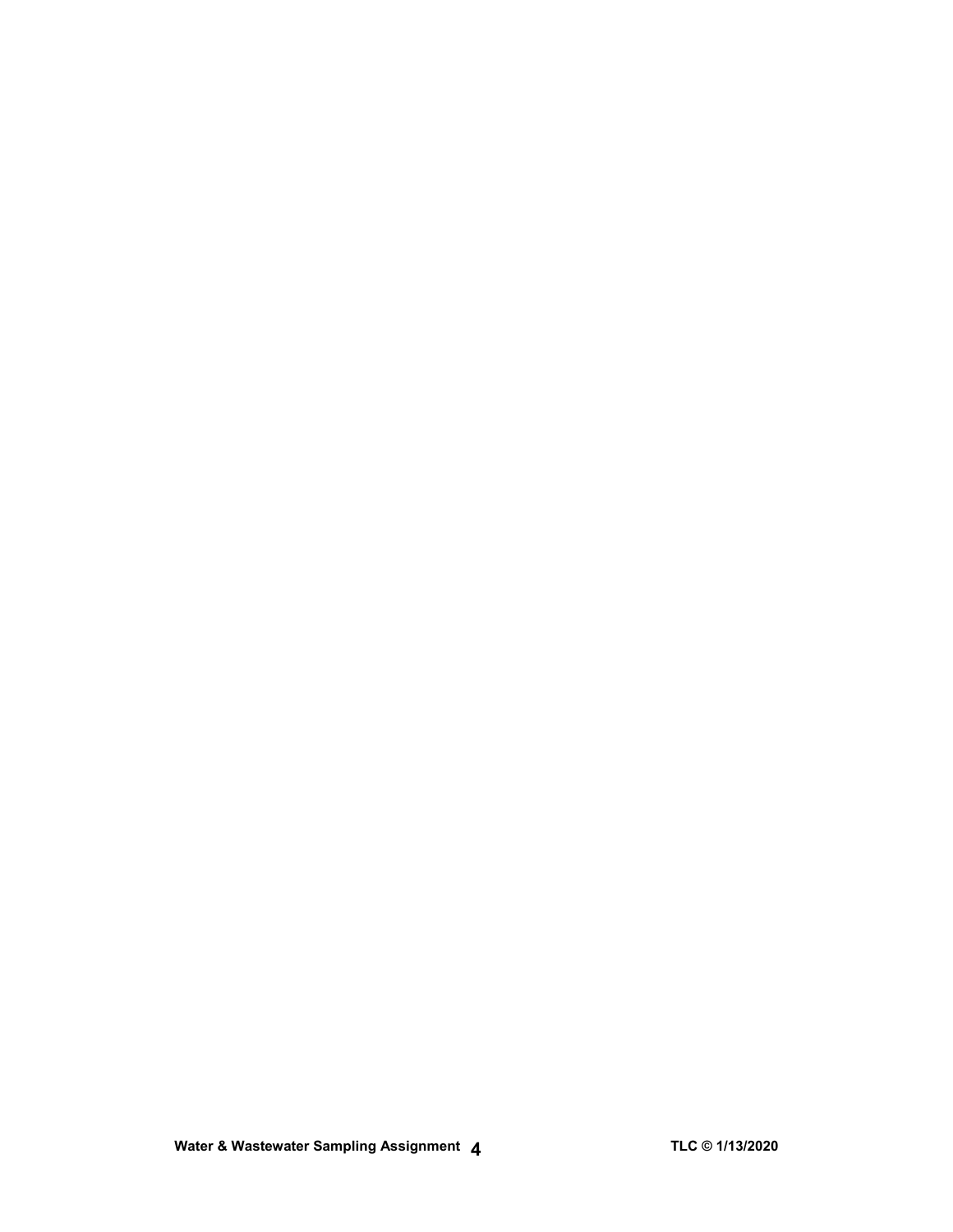# **For Texas TCEQ Wastewater Licensed Operators Important Information**

# **Wastewater/Collections Rule Changes (Texas Only)**

# **Rule Changes and Updates for Domestic Wastewater Systems**

On Nov. 4, 2014, TCEQ commissioners adopted revisions to 30 Texas Administrative Code (TAC), Chapter 217, Design Criteria for Domestic Wastewater Systems, and "re-adopted" previously repealed rules in 30 TAC, Chapter 317, Design Criteria Prior to 2008.

# *Some of the changes to Chapter 217 include:*

- Adding new definitions and clarifying existing definitions;
- Adding design criteria and approval requirements for rehabilitation of existing infrastructure;
- Adding design criteria for new technologies, including cloth filters and air lift pumps;
- Making changes to reflect modern practices, standards and trends;
- Modifying rule language to improve readability and enforceability; and
- Modifying the design organic loadings and flows for a new wastewater treatment facility.

# **SUBCHAPTER A: ADMINISTRATIVE REQUIREMENTS §§217.1 - 217.18**

Effective December 4, 2015 §217.1. Applicability. (a) Applicability. (1) This chapter applies to the design, operation, and maintenance of: (A) domestic wastewater treatment facilities that are constructed with plans and specifications received and approved by the executive director after the effective date of the amendments to this chapter; (B) treatment units that are altered, constructed, or re-rated with plans and specifications received and approved by the executive director after the effective date of the amendments to this chapter; (C) collection systems that are constructed with plans and specifications received and approved by the executive director after the effective date of the amendments to this chapter; (D) collection system units that are altered, constructed, or re-rated with plans and specifications received and approved by the executive director after the effective date of the amendments to this chapter; (E) existing domestic wastewater treatment facilities that do not have a current Texas Pollutant Discharge Elimination System permit or a Texas Land Application Permit and are required to have an active wastewater permit; (F) existing wastewater treatment facilities and collection systems that never received approval for plans and specifications from the executive director; and (G) collection system rehabilitation projects covered in §217.56(c) and §217.69 of this title (relating to Trenchless Pipe Installation; and Maintenance, Inspection, and Rehabilitation of the Collection System). (2) Domestic wastewater treatment facilities, treatment units, collection systems, and collection system units with plans and specifications approved by the executive director that were received on or after August 28, 2008 and before the effective date of this chapter must comply with the rules in this chapter, as they existed immediately before the effective date of the amendments to this chapter.

The rules in Texas Commission on Environmental Quality Page 2 Chapter 217 - Design Criteria for Domestic Wastewater Systems effect immediately before the effective date of the amendments to this chapter are continued in effect for that purpose. (3) This chapter does not apply to: (A) the design, installation, operation, or maintenance of domestic wastewater treatment facilities, treatment units, collection systems, or collection system units with plans and specifications that were approved by the executive director on or before August 27, 2008, which are governed by Chapter 317 of this title (relating to Design Criteria Prior to 2008) or design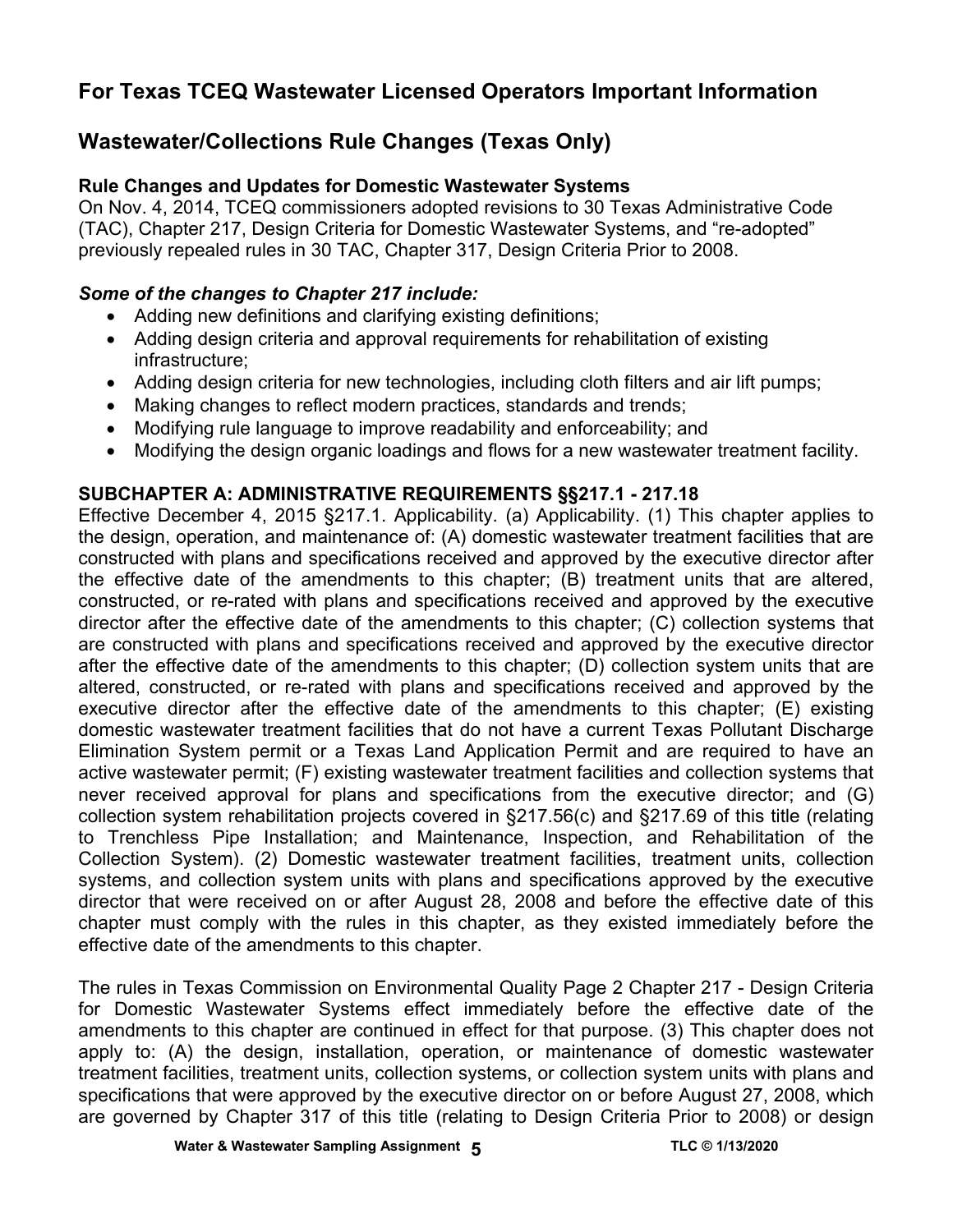criteria that preceded Chapter 317 of this title; and (B) systems regulated by Chapter 285 of this title (relating to On-Site Sewage Facilities); or collection systems or wastewater treatment facilities that collect, transport, treat, or dispose of wastewater that does not have the characteristics of domestic wastewater, although the wastewater may contain domestic wastewater.

(b) The executive director may grant variances from new requirements added by the amendments of this chapter to a person who proposes to construct, alter, or re-rate a collection system or wastewater treatment facility if the plans and specifications for the project are submitted within 180 days after the date the amendments to this chapter are effective, provided the plans and specifications comply with the rules in effect immediately prior to the amendment. Adopted November 4, 2015 Effective December 4, 2015

# **The link to the rules is available on the TCEQ website at <https://www.tceq.texas.gov/rules/indxpdf.html>**

 $\mathcal{L}_\text{max}$  , and the contract of the contract of the contract of the contract of the contract of the contract of the contract of the contract of the contract of the contract of the contract of the contract of the contr

\_\_\_\_\_\_\_\_\_\_\_\_\_\_\_\_\_\_\_\_\_\_\_\_\_\_\_\_\_\_\_\_\_\_\_\_\_\_\_\_\_\_\_\_\_\_\_\_\_\_\_\_\_

# *For Texas Students Only….*

Please sign and date this notice

Printed Name

Signature Date **Date**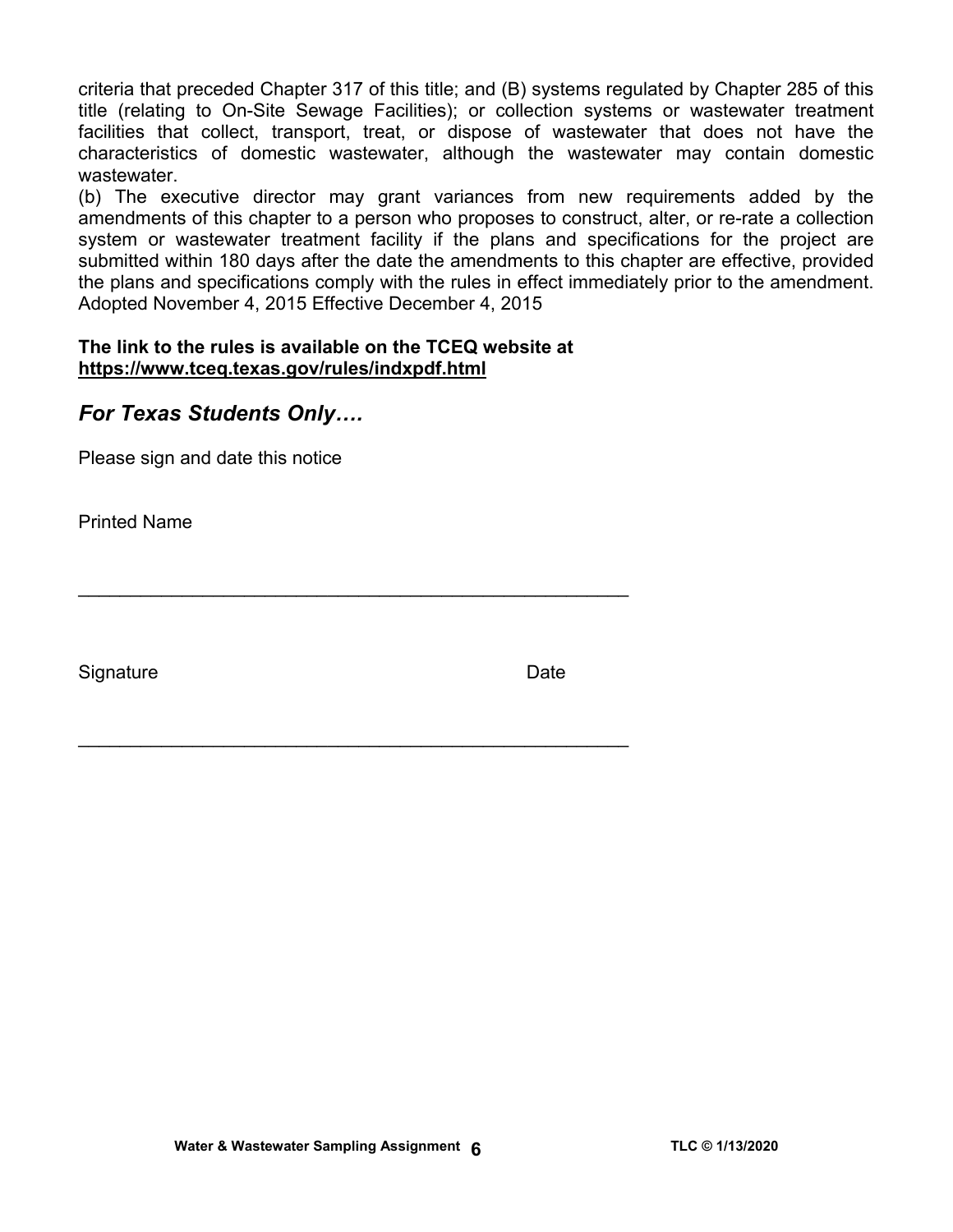# **CERTIFICATION OF COURSE PROCTOR**

Technical Learning College requires that our students who takes a correspondence or home study program course must pass a proctored course reading, quiz and final examination. The proctor must complete and provide to the school a certification form approved by the commission for each examination administered by the proctor.

**Instructions**. When a student completes the course work, fill out the blanks in this section and provide the form to the proctor with the examination.

Name of Course:  $\blacksquare$ 

Name of Licensee:

**Instructions to Proctor**. After an examination is administered, complete and return this certification and examination to the school in a sealed exam packet or in pdf format.

I certify that:

- 1. I am a disinterested third party in the administration of this examination. I am not related by blood, marriage or any other relationship to the licensee which would influence me from properly administering the examination.
- 2. The licensee showed me positive photo identification prior to completing the examination.
- 3. The enclosed examination was administered under my supervision on . The licensee received no assistance and had no access to books, notes or reference material.
- 4. I have not permitted the examination to be compromised, copied, or recorded in any way or by any method.
- 5. Provide an estimate of the amount of time the student took to complete the assignment.

Time to complete the entire course and final exam. \_\_\_\_\_\_\_\_\_\_\_\_\_\_\_\_\_\_\_\_\_\_\_\_\_\_\_\_\_

Notation of any problem or concerns:

Name and Telephone of Proctor (please print):

Signature of Proctor

 $\overline{a}$ 

 $\overline{a}$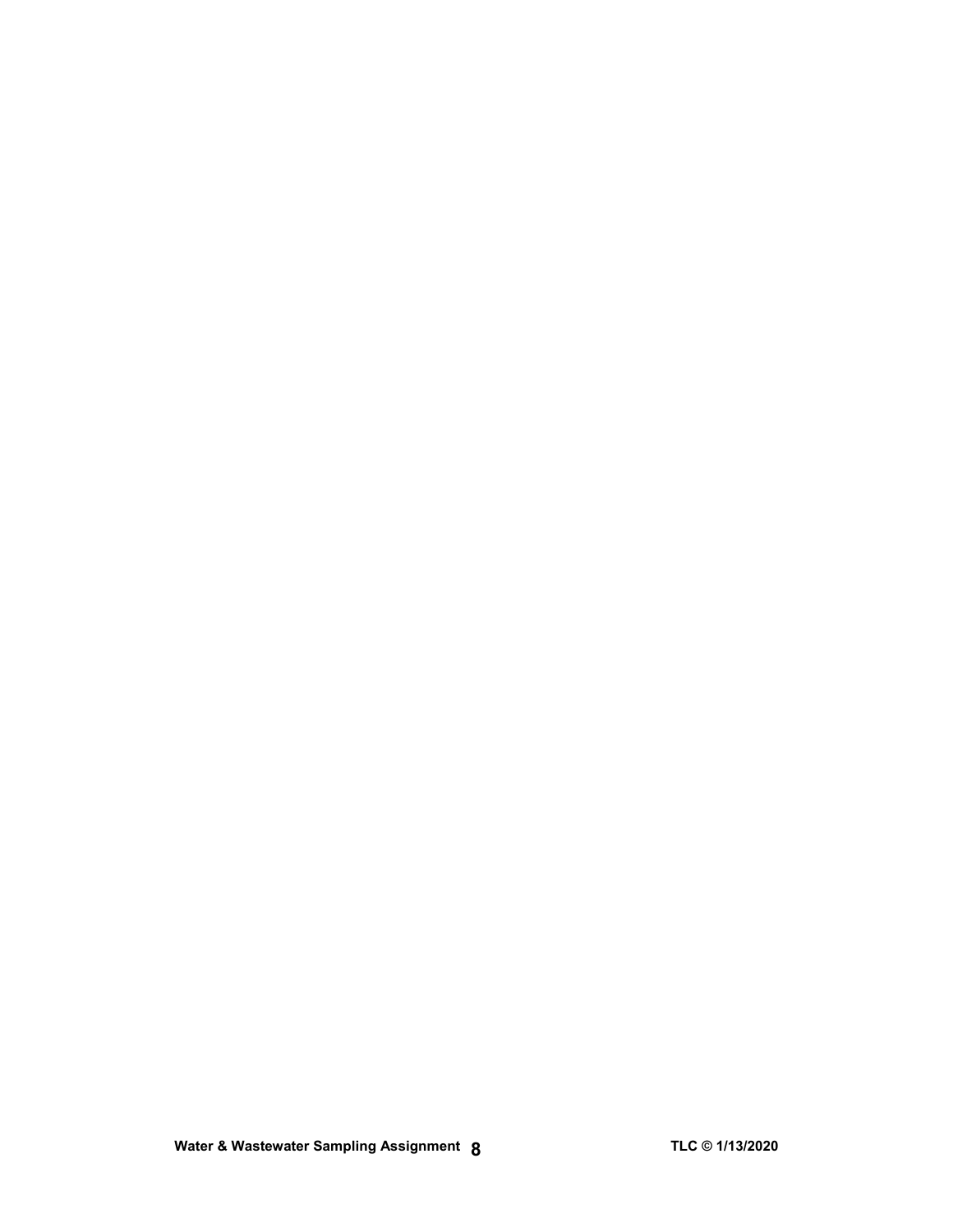# **WT & WWT Sampling Answer Key**

| <b>Name</b>                                                                                                                             |
|-----------------------------------------------------------------------------------------------------------------------------------------|
|                                                                                                                                         |
| Did you check with your State agency to ensure this course is accepted for credit?<br>No refunds.                                       |
| You are responsible to ensure this course is accepted for credit.<br>Method of Course acceptance confirmation. Please fill this section |
| Website Telephone Call Email Spoke to                                                                                                   |
| Did you receive the approval number, if applicable?                                                                                     |
| What is the course approval number, if applicable?                                                                                      |

*You can electronically complete this assignment in Adobe Acrobat DC.* 

Please Circle, Bold, Underline or X, one answer per question. A **felt tipped pen** works best.

| 1. ABCD     | 19. A B C D | 37. A B C D | 55. A B C D |
|-------------|-------------|-------------|-------------|
| 2. ABCD     | 20. A B C D | 38. A B C D | 56. A B C D |
| 3. ABCD     | 21. A B C D | 39. A B C D | 57. A B C D |
| 4. ABCD     | 22. A B C D | 40. A B C D | 58. A B C D |
| 5. ABCD     | 23. A B C D | 41. A B C D | 59. A B C D |
| 6. ABCD     | 24. A B C D | 42. A B     | 60. A B C D |
| 7. ABCD     | 25. A B C D | 43. A B     | 61. A B C D |
| 8. ABCD     | 26. A B C D | 44. A B     | 62. A B     |
| 9. ABCD     | 27. A B C D | 45. A B     | 63. A B     |
| 10. A B C D | 28. A B C D | 46. A B     | 64. A B     |
| 11. A B C D | 29. A B C D | 47. A B     | 65. A B     |
| 12. A B C D | 30. A B C D | 48. A B     | 66. A B C D |
| 13. A B C D | 31. A B C D | 49. A B     | 67. A B C D |
| 14. A B C D | 32. A B C D | 50. A B     | 68. A B C D |
| 15. A B C D | 33. A B C D | 51. A B C D | 69. A B C D |
| 16. A B C D | 34. A B C D | 52. A B C D | 70. A B C D |
| 17. A B C D | 35. A B C D | 53. A B C D | 71. A B C D |
| 18. A B C D | 36. A B C D | 54. A B C D | 72. A B C D |
|             |             |             |             |

Water & Wastewater Sampling Assignment **9 TLC © 1/13/2020**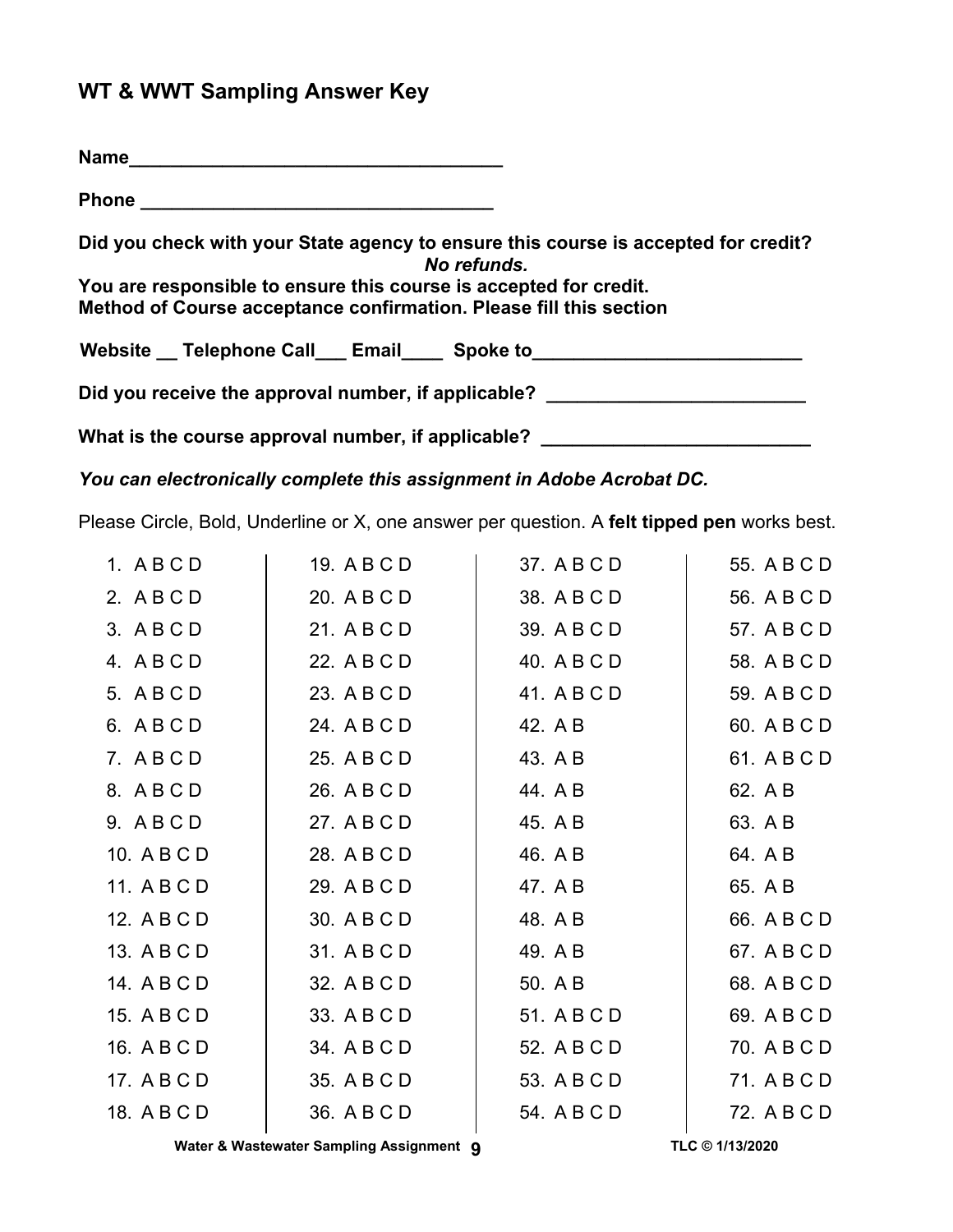| 73. A B     | 90. A B C D  | 107. A B     | 124. A B C D |
|-------------|--------------|--------------|--------------|
| 74. A B C D | 91. A B C D  | 108. A B C D | 125. A B     |
| 75. A B     | 92. A B      | 109. A B C D | 126. A B C D |
| 76. A B C D | 93. A B      | 110. A B C D | 127. A B C D |
| 77. A B     | 94. A B C D  | 111. ABCD    | 128. A B C D |
| 78. A B C D | 95. A B C D  | 112. A B C D | 129. A B C D |
| 79. A B C D | 96. A B C D  | 113. AB      | 130. A B C D |
| 80. A B     | 97. A B C D  | 114. A B     | 131. ABCD    |
| 81. A B     | 98. A B C D  | 115. ABCD    | 132. A B     |
| 82. A B     | 99. A B C D  | 116. A B C D | 133. A B C D |
| 83. A B C D | 100. A B C D | 117. ABCD    | 134. A B C D |
| 84. A B C D | 101. ABCD    | 118. A B C D | 135. A B C D |
| 85. A B C D | 102. A B C D | 119. ABCD    | 136. A B C D |
| 86. A B     | 103. A B C D | 120. A B C D | 137. A B C D |
| 87. A B     | 104. AB      | 121. ABCD    | 138. A B C D |
| 88. A B C D | 105. A B     | 122. A B C D | 139. A B C D |
| 89. A B C D | 106. AB      | 123. A B C D | 140. AB      |
|             |              |              |              |

*I understand that I am 100 percent responsible to ensure that TLC receives the Assignment and Registration Key and that it is accepted for credit by my State or Providence. I understand that TLC has a zero tolerance towards not following their rules, cheating or hostility towards staff or instructors. I need to complete the entire assignment for credit. There is no credit for partial assignment completion. My exam was proctored. I will contact TLC if I do not hear back from them within 2 days of assignment submission. I will not hold TLC liable for any errors, injury, death or non-compliance with rules. I will abide with all federal and state rules and rules found on page 2. I will forfeit my purchase costs and will not receive credit or a refund if I do not abide with TLC's rules.* 

# **Please Sign that you understand and will abide with TLC's Rules.**

# **\_\_\_\_\_\_\_\_\_\_\_\_\_\_\_\_\_\_\_\_\_\_\_\_\_\_\_\_\_\_\_\_\_\_\_\_\_\_\_\_\_\_\_\_\_\_\_\_\_\_\_\_\_\_ Signature**

*Please write down any questions you were not able to find the answers or that have errors.*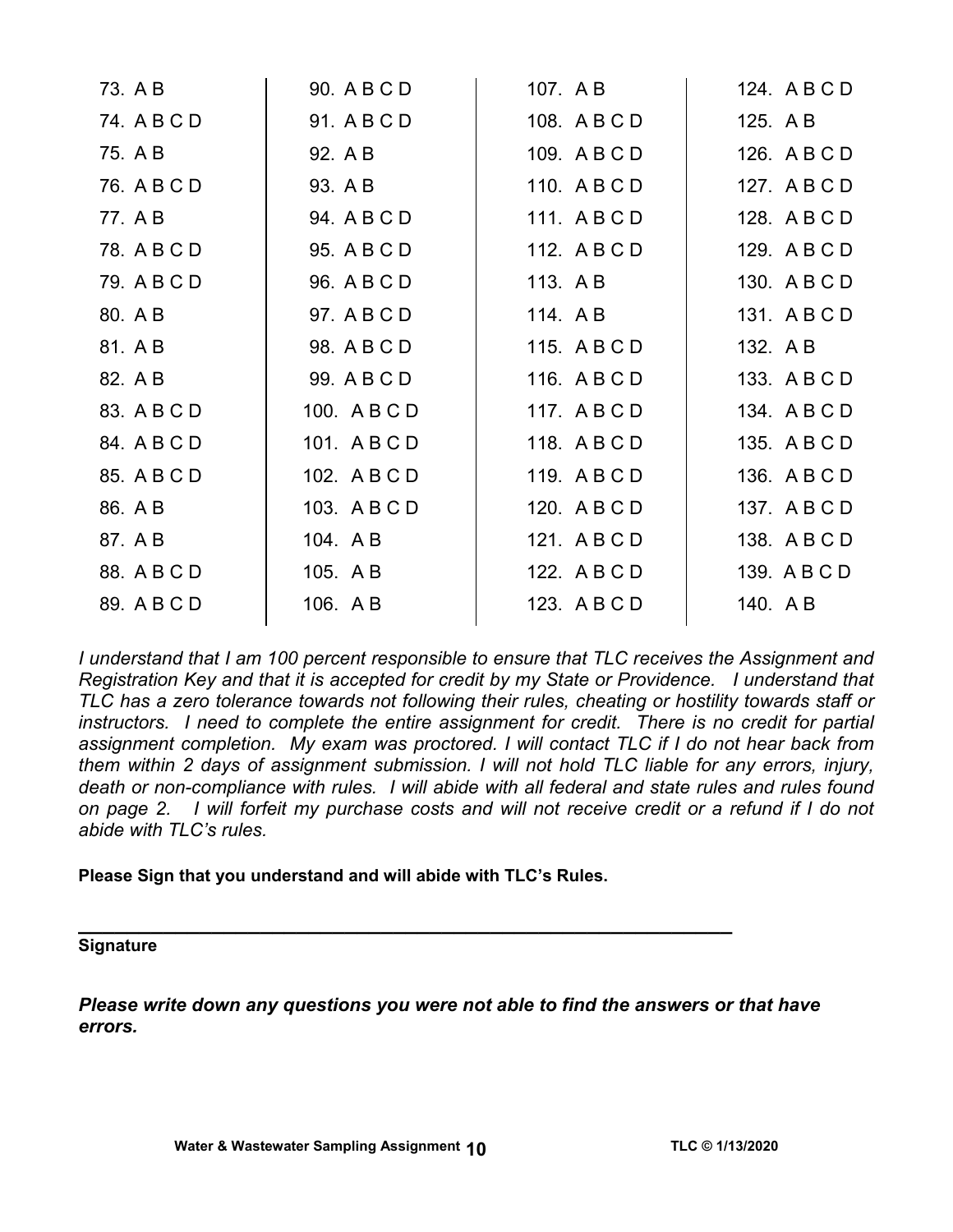*Please e-mail or fax this survey along with your final exam* 

# **WATER & WASTEWATER SAMPLING CEU COURSE CUSTOMER SERVICE RESPONSE CARD**

NAME: \_\_\_\_\_\_\_\_\_\_\_\_\_\_\_\_\_\_\_\_\_\_\_\_\_\_\_\_\_\_\_\_\_\_\_\_\_\_\_\_\_\_\_\_\_\_\_\_\_\_\_\_\_\_\_\_\_\_  $E\text{-}{\sf MAL}$ *PLEASE COMPLETE THIS FORM BY CIRCLING THE NUMBER OF THE APPROPRIATE ANSWER IN THE AREA BELOW.*  Please rate the difficulty of your course. Very Easy 0 1 2 3 4 5 Very Difficult Please rate the difficulty of the testing process. Very Easy 0 1 2 3 4 5 Very Difficult Please rate the subject matter on the exam to your actual field or work. Very Similar 0 1 2 3 4 5 Very Different How did you hear about this Course?<br>
<u>Letting the contract of the contract of the contract of the contract of the contract of the contract of the contract of the contract of the contract of the contract of the contract of </u> What would you do to improve the Course?

 $\mathcal{L}_\mathcal{L} = \mathcal{L}_\mathcal{L} = \mathcal{L}_\mathcal{L} = \mathcal{L}_\mathcal{L} = \mathcal{L}_\mathcal{L} = \mathcal{L}_\mathcal{L} = \mathcal{L}_\mathcal{L} = \mathcal{L}_\mathcal{L} = \mathcal{L}_\mathcal{L} = \mathcal{L}_\mathcal{L} = \mathcal{L}_\mathcal{L} = \mathcal{L}_\mathcal{L} = \mathcal{L}_\mathcal{L} = \mathcal{L}_\mathcal{L} = \mathcal{L}_\mathcal{L} = \mathcal{L}_\mathcal{L} = \mathcal{L}_\mathcal{L}$ 

Any other concerns or comments.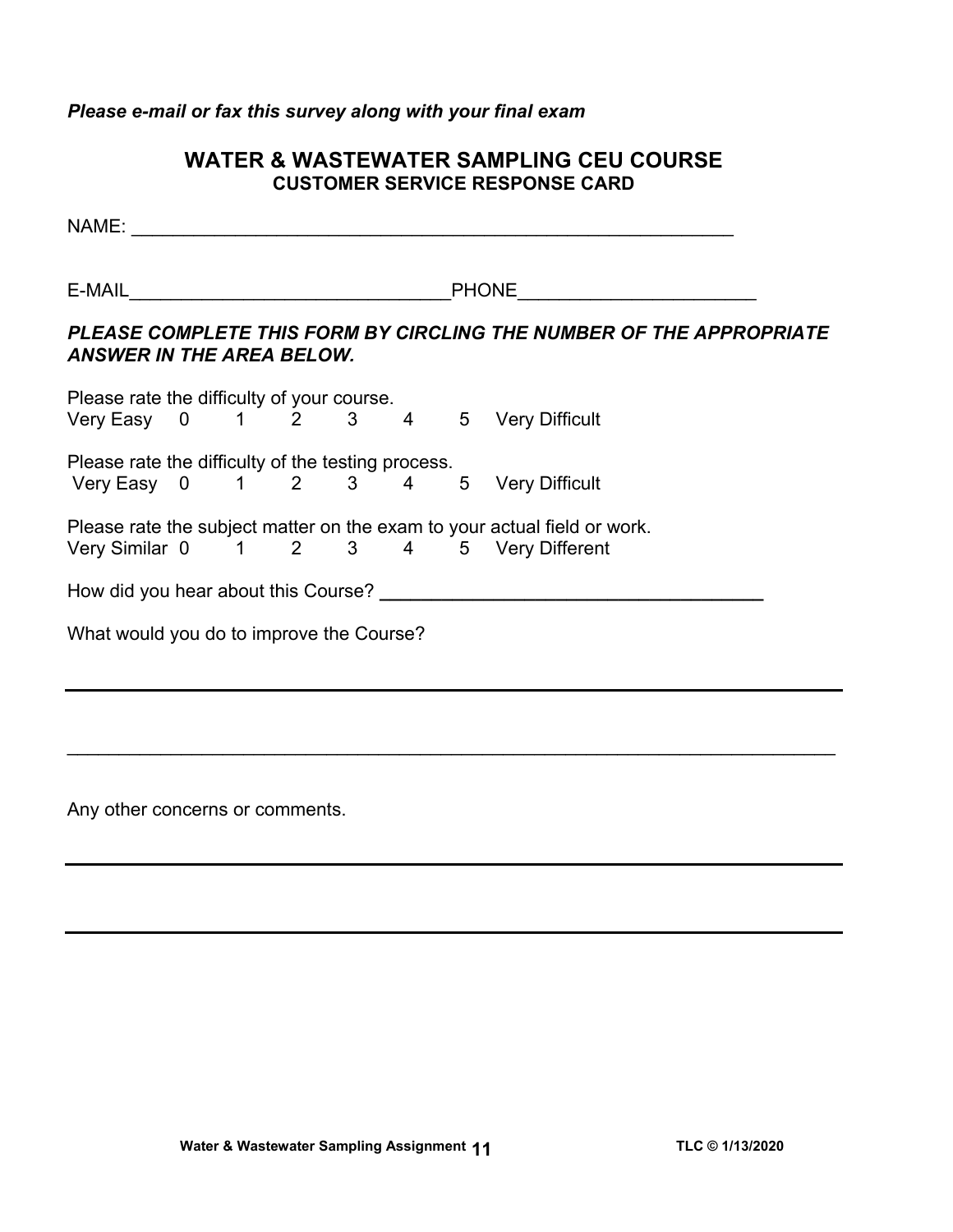# **When Finished with Your Assignment**

# **REQUIRED DOCUMENTS**

Please scan the **Registration Page, Answer Key, Proctoring report, Survey and Driver's License** and email it to [info@TLCH2O.com.](mailto:info@TLCH2O.com) 

# **IPhone Scanning Instructions**

If you are unable to scan, take a photo of these documents with your **iPhone** and send these photos to TLC, info@TLCH2O.com.

# **FAX**

If you are unable to scan and email, please fax these to TLC, if you fax, call to confirm that we received your paperwork. **(928) 468-0675** 

# **Rush Grading Service**

If you need this assignment graded and the results mailed to you within a 48-hour period, prepare to pay an additional rush service handling fee of \$50.00.

*This course contains general EPA's SDWA and CWA federal rule requirements. Please be aware that each state implements water / sampling procedures/ safety / environmental / SDWA/CWA regulations that may be more stringent than EPA's regulations. Check with your state environmental/health agency for more information. These rules change frequently and are often difficult to interpret and follow. Be careful to be in compliance with your regulatory agencies and do not follow this course for any compliance concerns.*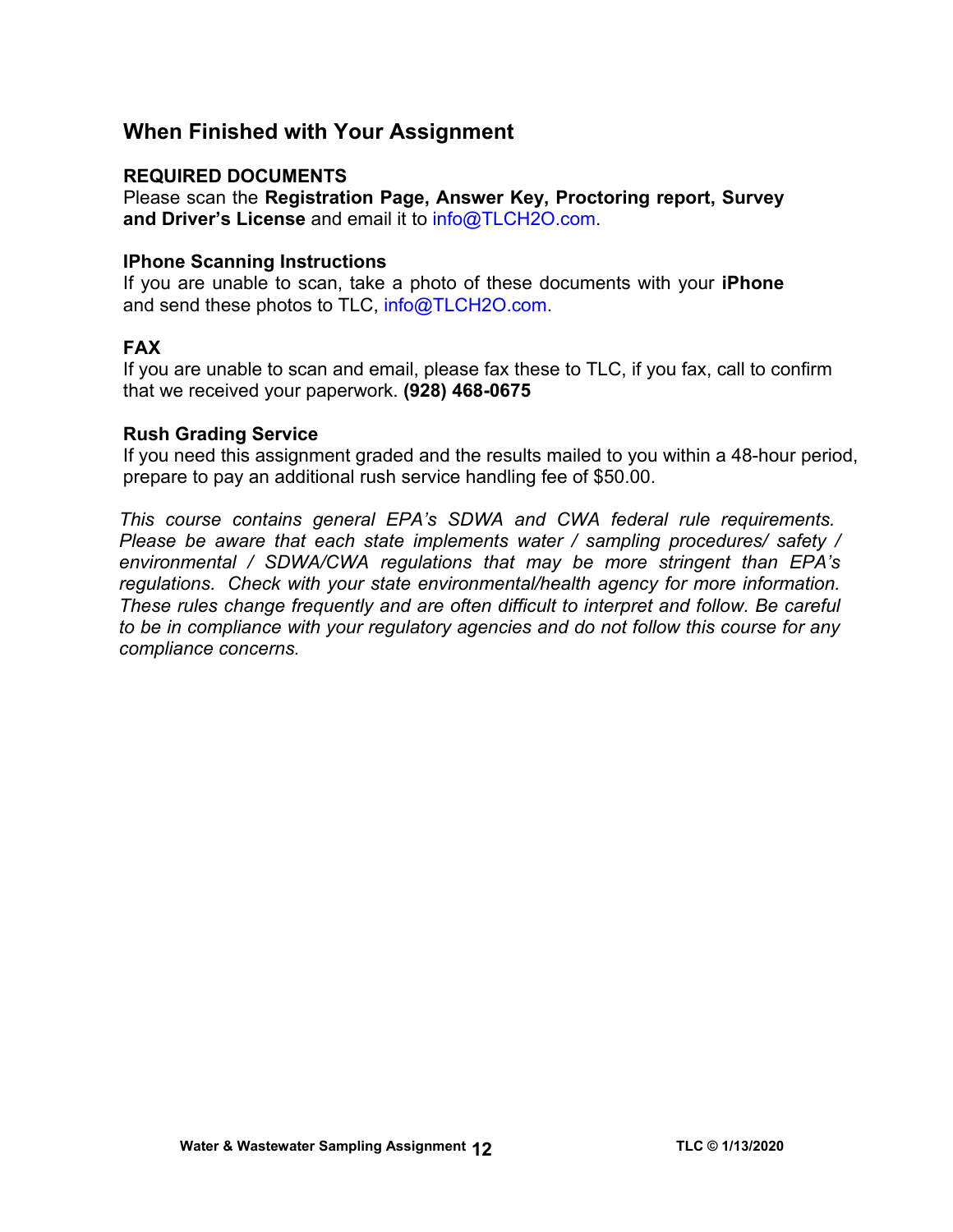# **Water and Wastewater Sampling CEU Training Course Assignment**

The Water and Wastewater Sampling CEU course assignment is available in Word on the Internet for your convenience, please visit [www.ABCTLC.com a](http://www.ABCTLC.com)nd download the assignment and e-mail it back to TLC.

You will have 90 days from receipt of this manual to complete it in order to receive your Professional Development Hours (PDHs) or Continuing Education Unit (CEU). A score of 70 % or better is necessary to pass this course. If you should need any assistance, please email or fax all concerns and the completed ANSWER KEY to info@tlch2o.com.

Select one answer per question. Please utilize the answer key. (s) on the answer will indicate either plural and singular tenses.

#### **Hyperlink to the Glossary and Appendix**

*<http://www.abctlc.com/downloads/PDF/WTGlossary.pdf>*

#### **Three Types of Public Water Systems**

- 1.Provides water to the same population year-round for example: homes, apartment buildings.
- A. TNCWS C. NTNCWSs
- B. CWSs D. None of the above

2. Provides water to the same people at least six months a year, but not all year for example: schools, factories, churches, office buildings that have their own water system.

- A. TNCWS C. NTNCWSs
- B. CWSs D. None of the above
- 3. Approximately 18,000 water systems
- A. TNCWS C. NTNCWSs
- B. CWSs D. None of the above
- 4. Approximately 85,000 systems
- A. TNCWS C. NTNCWSs
- B. CWSs D. None of the above

5. Provides water where people do not remain for long periods of time for example: gas stations, campgrounds.

- A. TNCWS C. NTNCWSs
- B. CWSs D. None of the above
- 6. Approximately 52,000 systems serving the majority of the U.S. population
- A. TNCWS C. NTNCWSs
- B. CWSs D. None of the above

# **Water Quality Section**

#### **Surface (Raw) Water Introduction**

7. Operators need to appropriately treat surface water is never pure of Theoral it. Most of the earth's water sources obtain their water supplies through precipitation.

- A. Excess nutrients C. Pollution
- B. Biological actions D. None of the above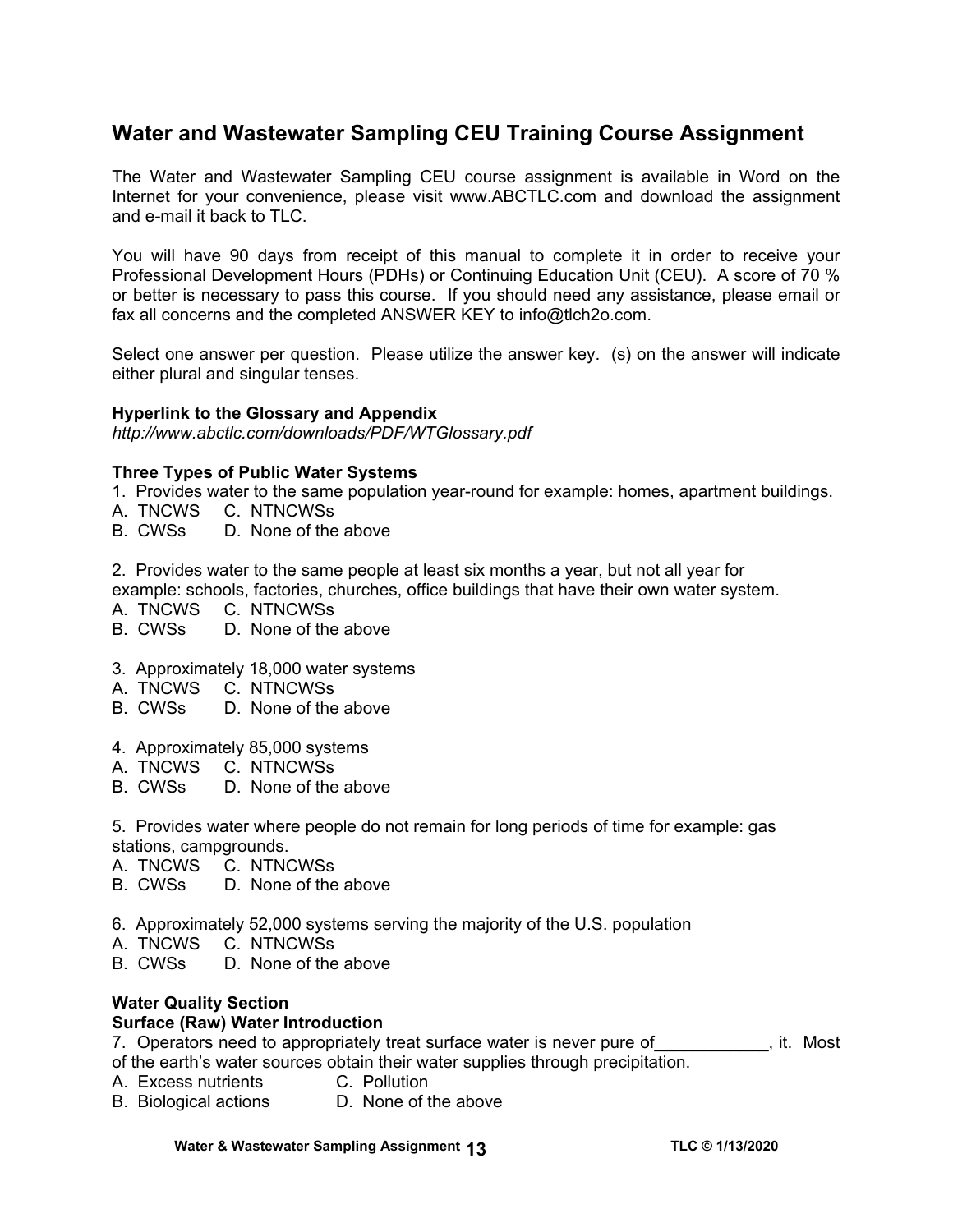#### **Surface Water Properties**

8. Runoff could produce mud, leaves, decayed vegetation, and human and animal refuse. The discharge from industry could increase\_\_\_\_\_\_\_\_\_\_\_\_\_\_\_\_. Some lakes and reservoirs may experience seasonal turnover.

- A. Volatile organic compounds C. Excess nutrients
	-
- 
- B. Water quality **D.** None of the above

## **Managing Water Quality at the Source**

9. Contingent upon the region, source water may have several restrictions of use as part of a Water Shed Management Plan. In some areas, it may be restricted from recreational use, discharge or runoff from agriculture, or

- A. Excess nutrients **C.** Industrial and wastewater discharge
- B. Biological actions D. None of the above

#### **Physical Characteristics of Water**

10. Physical characteristics are the elements found that are considered alkali, metals, and nonmetals such as carbonates, fluoride, the consumer relates it to scaling of faucets or staining.

- 
- A. pH and alkalinity C. Powdered activated carbon and chlorine
- B. Sulfides or acids D. None of the above

11. Total Dissolved Solids (TDS) is not a primary pollutant; it is a gauge of appealing water characteristics such as hardness and an indication of an assortment of chemical contaminants that might be present, such as?

- A. Turbidity C. Arsenic
- B. Colloids D. None of the above

12. pH is the negative logarithm of the hydrogen ion concentration, [H+], a measure of the degree to which a solution is

A. Alkalinity C. Hydrogen ion (H+)

B. Acidic or alkaline D. None of the above

#### **Alkalinity**

13. Alkalinity is a measure of **we are all and can be interpreted in terms of specific** substances only when the chemical composition of the sample is known.

- A. Hydrogen ion (H+) C. An aggregate property of water
- B. Alkaline earth metal D. None of the above

14. **11. 11.**  $\frac{1}{2}$  with an overabundance of alkaline earth metal concentrations is significant in determining the suitability of water for irrigation.

- A. Alkalinity C. Hydrogen ion (H+)
- B. Acid D. None of the above

#### **Turbidity Introduction**

15. One physical feature of water is turbidity. A measure of the cloudiness of water caused by by the cloudy appearance of water caused by the presence of tiny particles.

- 
- A. Suspended particles C. Temperature fluctuation
- B. Variations D. None of the above

(S) Means the answer can be plural or singular in nature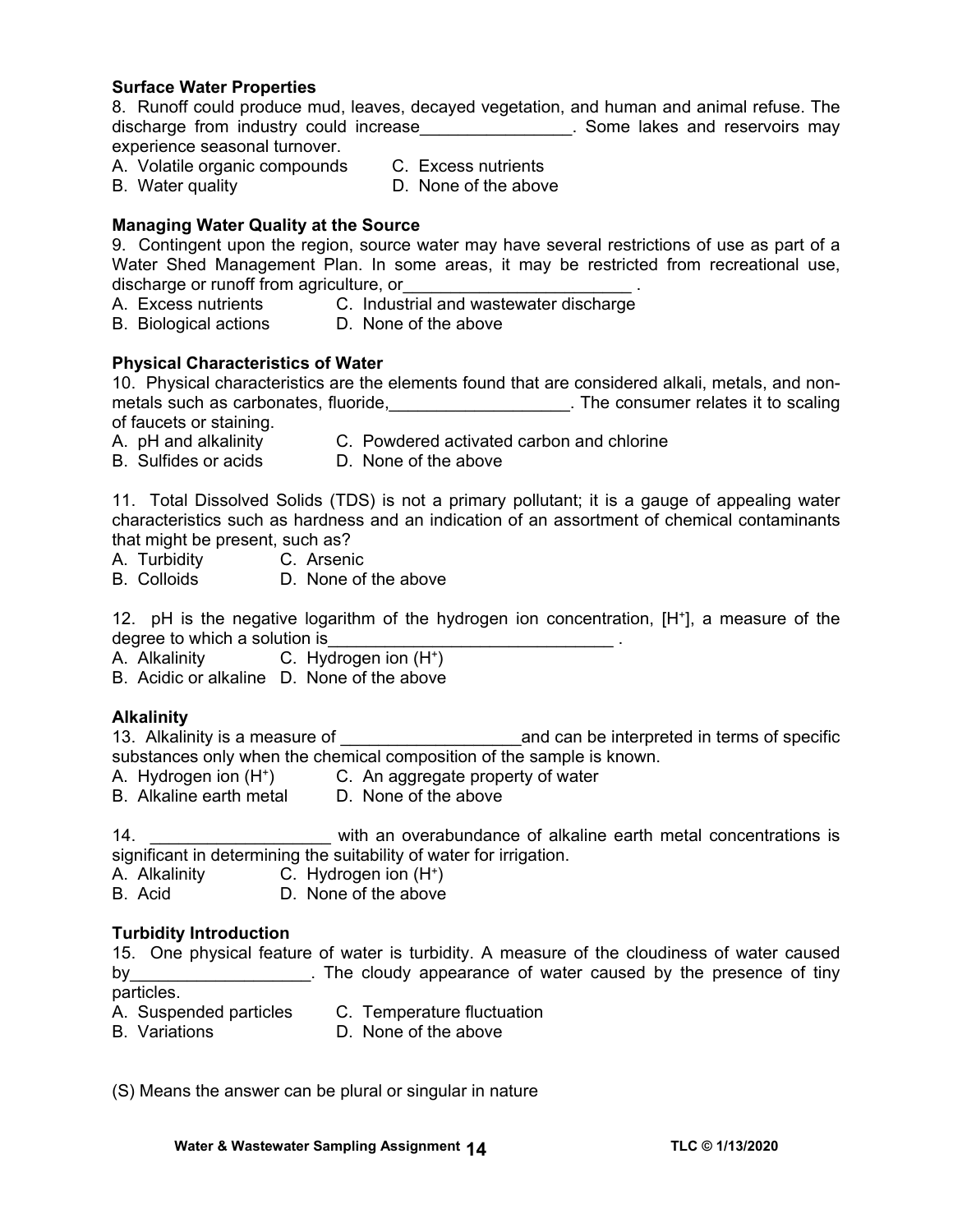16. **Example 16.** The may be existing in a water supply due to pollution, and these colloids can be difficult to remove in the coagulation process. In this situation, higher coagulant dosages are generally required.

A. Turbidity C. Total Dissolved Solids (TDS)

B. Organic colloids D. None of the above

# **Turbidity MCL**

17. An MCL for turbidity established by the EPA because **the endurance** interferes with disinfection. This characteristic of water changes the most rapidly after a heavy rainfall.

A. Conductivity C. Temperature

B. Turbidity D. None of the above

# **Dissolved Oxygen**

 $\mathcal{L}=\mathcal{L}^{\mathcal{L}}$  , where  $\mathcal{L}^{\mathcal{L}}$ 

18. The level of dissolved oxygen in natural waters is often a direct indication of quality, since aquatic plants produce oxygen, while microorganisms generally consume it as they feed on

A. Pollutants C. E. coli bacteria

B. Organic matter D. None of the above

# **Secondary Standard**

19. TDS is most often measured in parts per million (ppm) or milligrams per liter of water (mg/L). The normal TDS level ranges from  $\frac{1}{2}$  A. 50 ppm to 1,000 ppm

A.  $50$  ppm to 1,000 ppm B. 5 ppm to 10 ppm D. None of the above

# **Langelier Saturation Index**

20. The Langelier Saturation index (LSI) is an evenness scale derived from the theoretical concept of saturation and provides an indicator of the degree of saturation of water with respect to calcium carbonate. It can be shown that the Langelier saturation index (LSI) approximates the base 10 logarithm of the **saturation level.** 

A. Magnesium carbonate C. Calcite

B. Calcium carbonate D. None of the above

# **More on the Stage 2 DBP Rule**

21. Which of the following rules focuses on public health protection by limiting exposure to DBPs, specifically total trihalomethanes and five haloacetic acids, which can form in water through disinfectants used to control microbial pathogens?

- A. Stage 2 DBP rule C. Long Term 2 Enhanced Surface Water Treatment Rule
- B. Stage 1 DBPR D. None of the above

22. The Stage 1 Disinfectants and Disinfection Byproducts Rule and 1997, promulgated in December 1998.

A. Stage 1 DBPR C. Interim Enhanced Surface Water Treatment Rule

B. Stage 2 DBPR D. None of the above

# **What are Disinfection Byproducts (DBPs)?**

23. Which of the following form when disinfectants used to treat drinking water react with naturally occurring materials in the water?

- A. Chloramines C. Disinfection byproducts (DBPs)
- B. Humic and fulvic acids D. None of the above

(S) Means the answer can be plural or singular in nature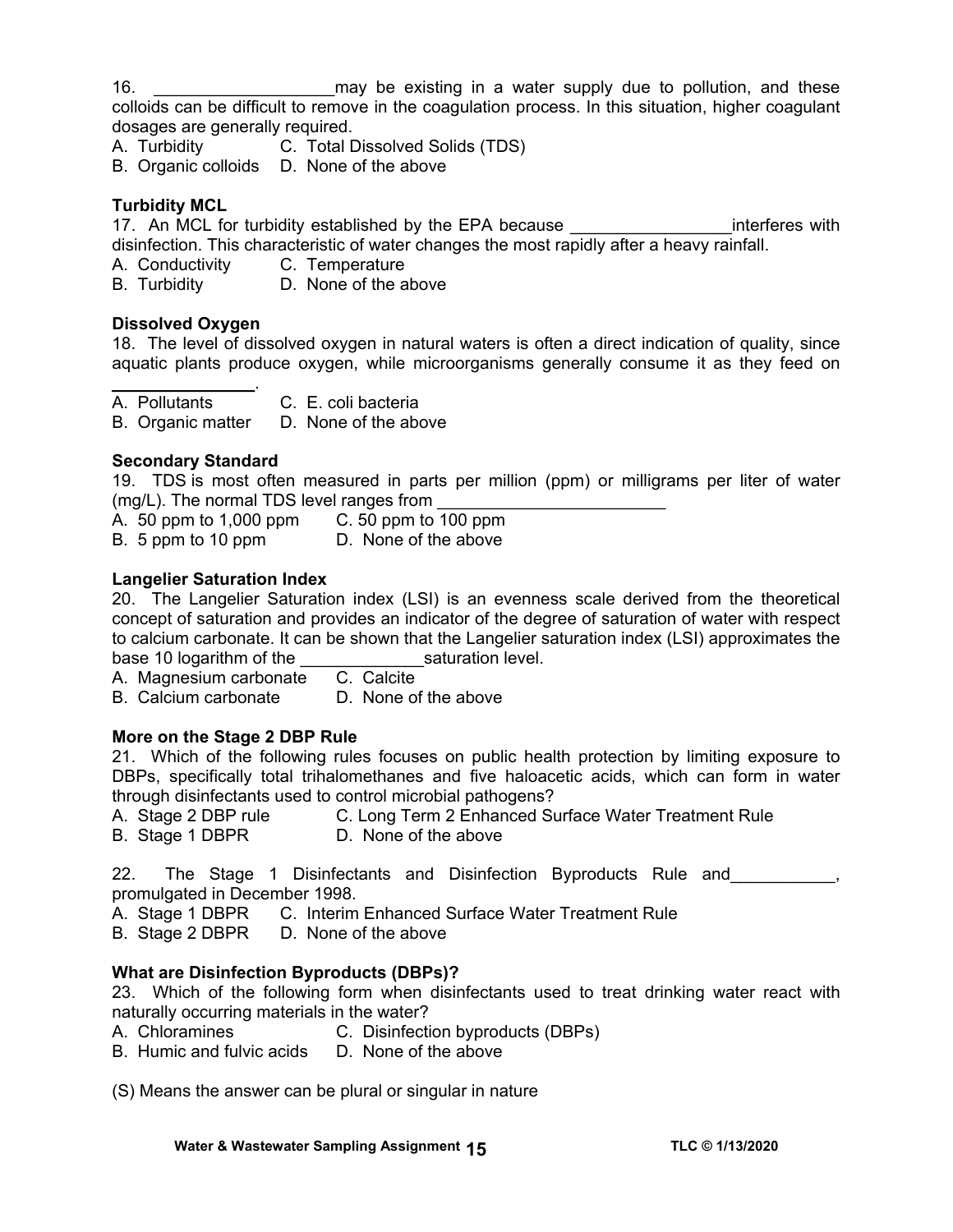24. Total trihalomethanes and haloacetic acids are widely occurring **cometal** formed during disinfection with chlorine and chloramine.

- A. Gases C. Classes of DBPs
- B. Substances D. None of the above

#### **Disinfection Byproduct Research and Regulations Summary**

25. \_\_\_\_\_\_\_\_\_\_\_\_\_\_\_\_\_is unquestionably the most important step in the treatment of water for drinking water supplies.

- A. DBP(s) C. Disinfection
- B. Turbidity (particle) D. None of the above

26. The risk of illness and death resulting from exposure to pathogens in drinking water is very much greater than the risks from

- A. Disinfectants and DBPs C. Natural organic matter precursors
- B. Turbidity (particle) D. None of the above

# **Controlling Disinfection Byproducts**

27. Treatment techniques are available that provide water suppliers the opportunity to maximize potable water safety and quality while minimizing the risk of  $\blacksquare$ 

- A. DBP risks C. Disinfectants and DBPs<br>B. Turbidity (particle) D. None of the above
- B. Turbidity (particle)

# **Organisms Descriptors and Meanings**

| 28. Photo means<br>A. Feed or nourish<br>B. Other (Organic carbon)                                    | C. Light<br>D. None of the above                   |  |  |
|-------------------------------------------------------------------------------------------------------|----------------------------------------------------|--|--|
| 29. Troph means<br>A. Feed or nourish<br>B. Other (Organic carbon) D. None of the above               | C. Light                                           |  |  |
| 30. Litho means<br>A. Rock C. Light<br>B. Organic D. None of the above                                |                                                    |  |  |
| 31. Organo means<br>A. Rock C. Light<br>B. Organic D. None of the above                               |                                                    |  |  |
| 32. Auto means<br>A. Without air<br>C. Self (Inorganic carbon)<br>D. None of the above<br>B. With air |                                                    |  |  |
| 33. Aerobic means<br>A. Without air<br>B. With air                                                    | C. Self (Inorganic carbon)<br>D. None of the above |  |  |
| 34. Chemo means                                                                                       |                                                    |  |  |

- A. Rock C. Chemical
- B. Organic D. None of the above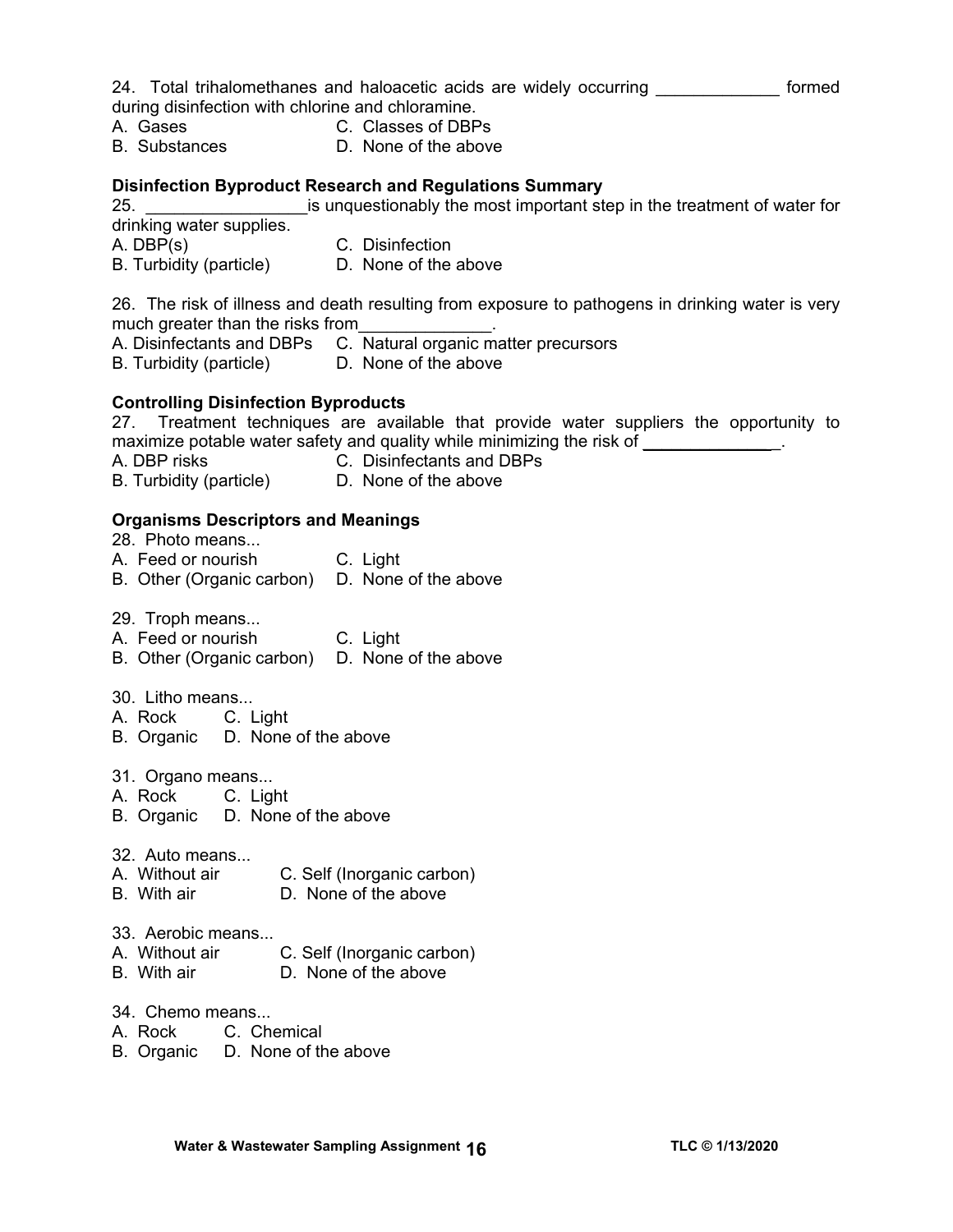35. Hetero means...

- A. Feed or nourish C. Light
- B. Other (Organic carbon) D. None of the above

36. Anaerobic means...

- A. Without air C. Self (Inorganic carbon)<br>B. With air B. None of the above
- D. None of the above

#### **Contaminants that may be present in sources of drinking water include:**

37. Which of the following like salts and metals, which can be naturally occurring or result from urban stormwater runoff, industrial or domestic wastewater discharges, oil and gas production, mining or farming?

- A. Radioactive contaminants C. Inorganic contaminants
- B. Pesticides and herbicides <br>
D. Microbial contaminants

38. Which of the following may come from a variety of sources such as agriculture, urban stormwater run-off, and residential uses?

- A. Radioactive contaminants C. Inorganic contaminants
- B. Pesticides and herbicides D. Microbial contaminants

39. Which of the following, such as viruses and bacteria, which may come from sewage treatment plants, septic systems, agricultural livestock operations and wildlife?

- A. Microbial contaminants C. Inorganic contaminants
- B. Pesticides and herbicides D. All of the above

40. Which of the following can be synthetic and volatile organic chemicals, which are byproducts of industrial processes and petroleum production, and can come from gas stations, urban stormwater run-off, and septic systems?

- A. Organic chemical contaminants C. Inorganic contaminants
- B. Pesticides and herbicides D. Microbial contaminants

41. Which of the following can be naturally occurring or be the result of oil and gas production and mining activities?

- A. Radioactive contaminants C. Inorganic contaminants
- B. Pesticides and herbicides D. Microbial contaminants

# **TCR**

42. The TCR recommends most of the Public Water Systems (PWS) to monitor their distribution system for bacteria according to the written sample sitting plan for that system. A. True B. False

43. The sample sitting plan identifies sampling frequency and locations throughout the distribution system that are selected to be representative of conditions in the entire system. A. True B. False

44. Coliform contamination may occur anywhere in the system, possibly due to problems such as; high-pressure conditions, line fluctuations, or wells, and therefore routine monitoring is required.

A. True B. False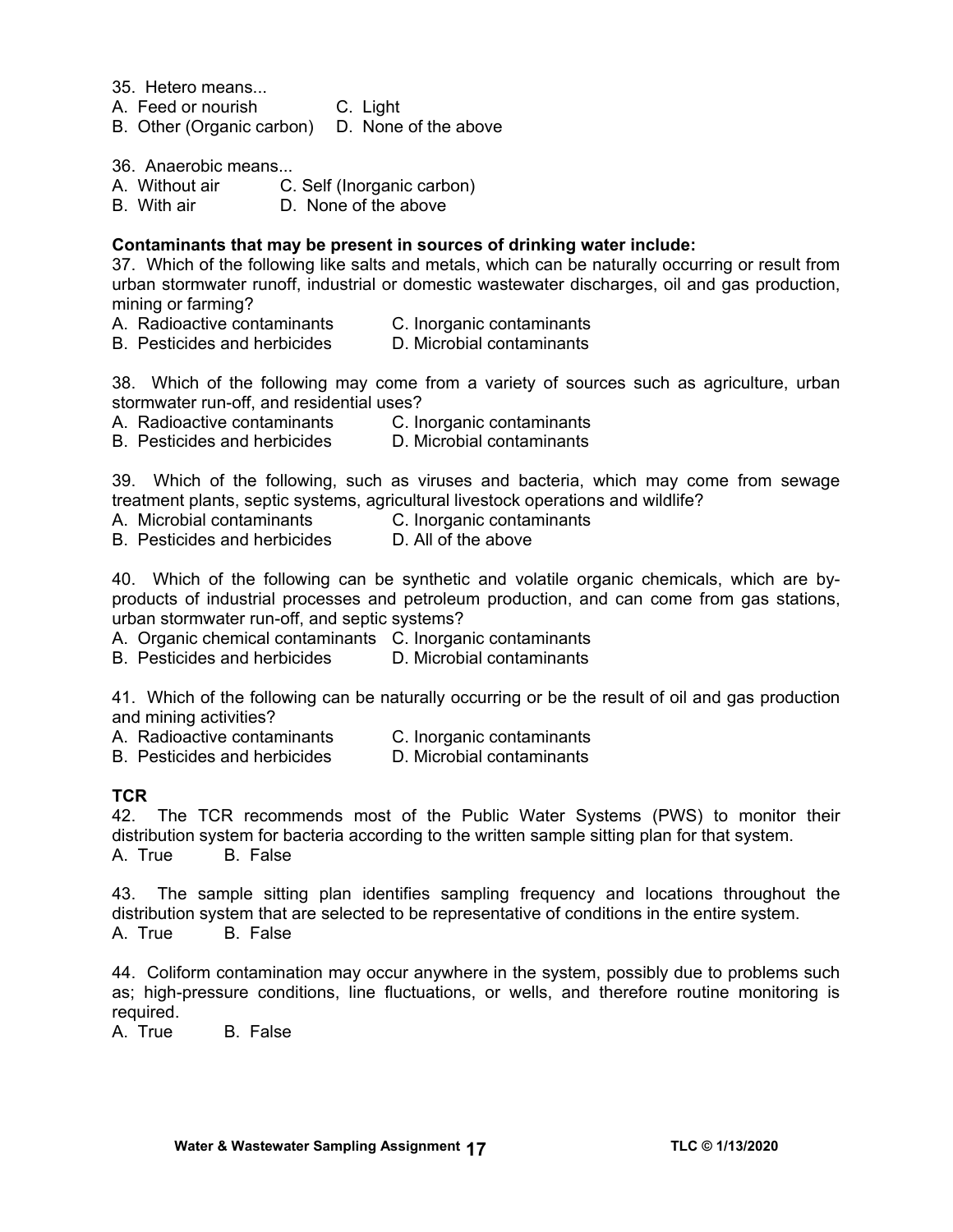#### **Routine Sampling Requirements**

45. Total coliform samples must be collected by PWSs at sites which are representative of water quality throughout the distribution system according to a written sample siting plan subject to state review and revision.

A. True B. False

46. For PWSs collecting more than one sample per month, collect total coliform samples at regular intervals throughout the month, except that ground water systems serving 4,900 or fewer people may collect all required samples on a single day if the samples are taken from different sites.

A. True B. False

47. Each total coliform-positive (TC+) routine sample must be tested for the presence of autotrophic bacteria.

A. True B. False

48. If any TC+ sample is also E. coli-positive (EC+), then the EC+ sample result must be reported to the state by the end of the month that the PWS is notified. A. True B. False

49. If any routine sample is TC+, repeat samples are required. – PWSs on quarterly or annual monitoring must take a minimum of one additional routine samples (known as additional routine monitoring) the quarter following a TC+ routine or repeat sample.

A. True B. False

50. Reduced monitoring is generally available for PWSs using only surface water and serving 1,000 or fewer persons that meet certain additional PWS criteria. A. True B. False

#### **Dangerous Waterborne Microbes**

51. Which of the following is a parasite that enters lakes and rivers through sewage and animal waste. It causes cryptosporidiosis, a mild gastrointestinal disease. The disease can be severe or fatal for people with severely weakened immune systems.

A. Coliform Bacteria C. Giardia lamblia

B. Cryptosporidium D. None of the above

52. Which of the following are not necessarily agents of disease may indicate the presence of disease-carrying organisms?

- A. Fecal coliform bacteria C. Shigella dysenteriae
- B. Cryptosporidium D. None of the above

53. Which of the following is a parasite that enters lakes and rivers through sewage and animal waste. It causes gastrointestinal illness (e.g. diarrhea, vomiting, and cramps)?

- A. Coliform Bacteria C. Protozoa
- B. Cryptosporidium D. None of the above

54. Which of the following is a species of the rod-shaped bacterial genus Shigella?

- A. Fecal coliform bacteria C. Shigella dysenteriae
- B. Cryptosporidium D. None of the above

(S) Means the answer can be plural or singular in nature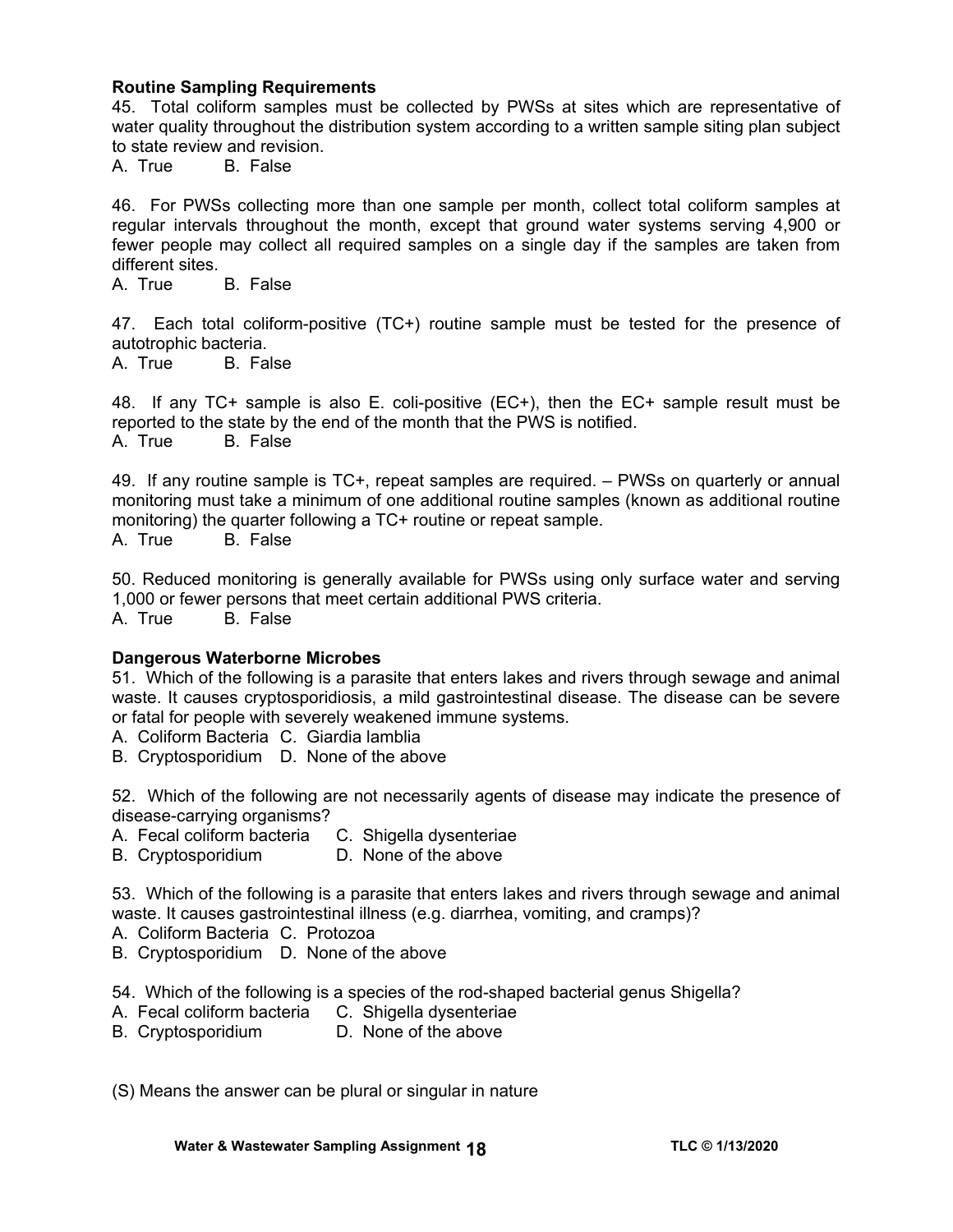55. Which of the following can cause bacillary dysentery?

- A. Fecal coliform bacteria C. Shigella
- B. Cryptosporidium D. None of the above

56. Which of the following are bacteria whose presence indicates that the water may be contaminated with human or animal wastes? Microbes in these wastes can cause short-term effects, such as diarrhea, cramps, nausea, headaches, or other symptoms.

A. Fecal Coliform and E. coli C. Shigella dysenteriae

B. Cryptosporidium D. None of the above

#### **Bacteriological Monitoring Introduction**

57. Which of the following are usually harmless, occur in high densities in their natural environment and are easily cultured in relatively simple bacteriological media?

- A. Indicator bacteria C. Viruses
- B. Amoebas D. None of the above

58. Indicators in common use today for routine monitoring of drinking water include total coliforms, fecal coliforms, and?

A. Cryptosporidium C. Escherichia coli (E. coli)

- B. Protozoa D. None of the above
- 59. According to the text, the routine microbiological analysis of your water is for?
- A. Contamination C. Coliform bacteria
- B. Colloids D. None of the above

#### **Bacteria Sampling**

- 60. Water samples for \_\_\_\_\_\_\_\_\_\_\_\_\_\_\_\_\_ must always be collected in a sterile container.
- A. Amoebas C. Viruses
- B. Bacteria tests D. None of the above

#### **Methods**

61. The MMO-MUG test, a product marketed as \_\_\_\_\_\_\_\_\_\_\_\_, is the most common. The sample results will be reported by the laboratories as simply coliforms present or absent.

- A. Colilert **C. Total coliform analysis**
- B. Coliform D. None of the above

#### **Microbial Regulations**

62. One of the key regulations developed and implemented by the United States Environmental Protection Agency (USEPA) to counter pathogens in drinking water is the Surface Water Treatment Rule.

A. True B. False

63. Among Surface Water Treatment Rule provisions, the rule requires that a public water system, using surface water (or ground water under the direct influence of surface water) as its source, have sufficient treatment to reduce the source water concentration of protozoa and coliform bacteria by at least 99.9% and 99.99%, respectively.

A. True B. False

64. The Surface Water Treatment Rule suggests treatment criteria to assure that these performance recommendations are met; they may include turbidity limits, disinfectant residual and disinfectant contact time conditions.

A. True B. False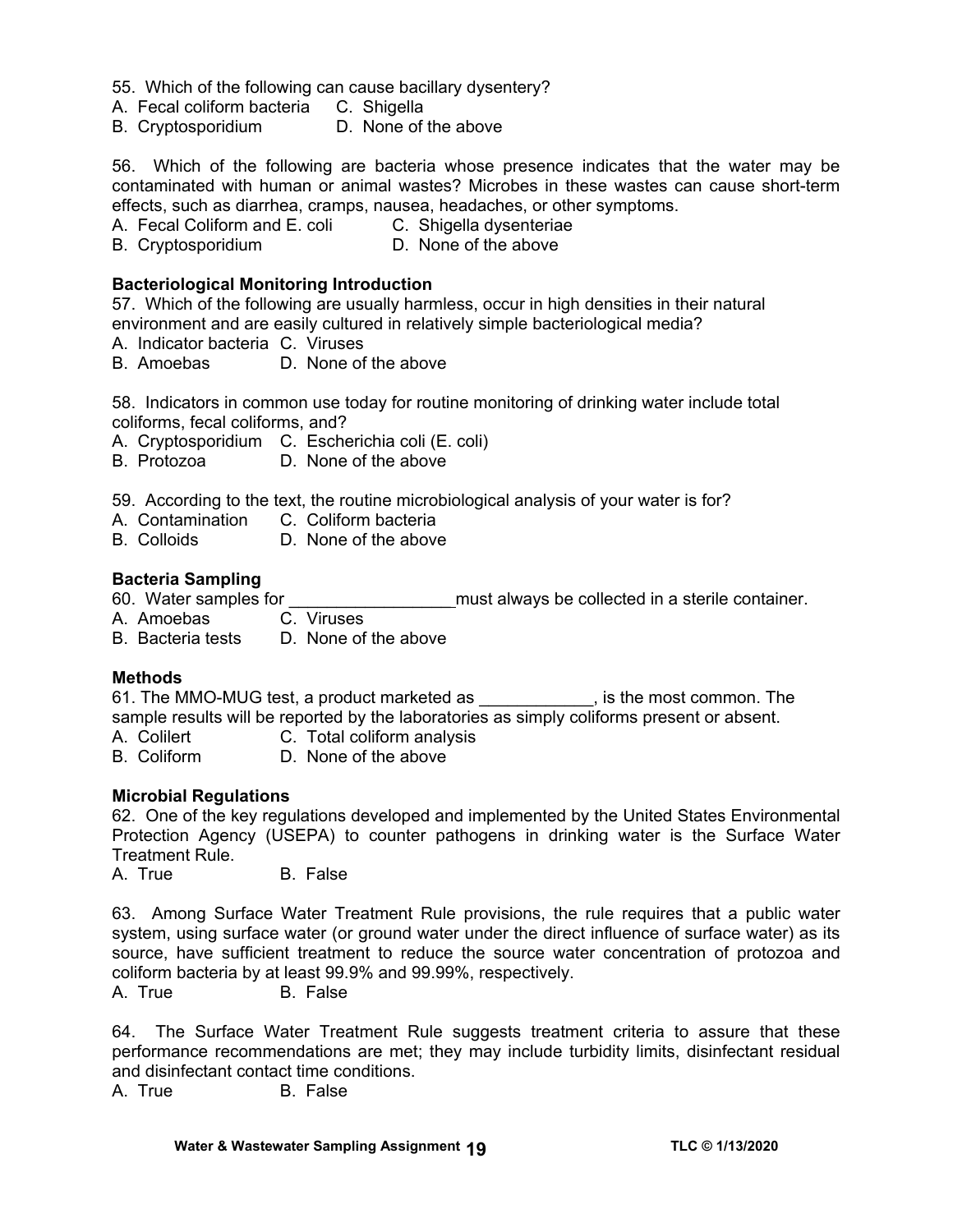#### **Basic Types of Water Samples**

65. It is important to properly identify the type of sample you are collecting. A. True B. False

#### **The three (3) types of samples are:**

66. Samples collected following a coliform present routine sample. The number of repeat samples to be collected is based on the number of samples you normally collect.

A. Repeat C. Routine

B. Special D. None of the above

- 67. A PWS has a second Level 1 Assessment within a rolling 12-month period.
- A. Trigger: Level 1 Assessment C. All of the above

B. Trigger: Level 2 Assessment D. None of the above

68. A PWS on state-approved annual monitoring has a Level 1 Assessment trigger in 2 consecutive years.

A. Trigger: Level 1 Assessment C. All of the above

B. Trigger: Level 2 Assessment D. None of the above

69. A PWS collecting fewer than 40 samples per month has 2 or more TC+ routine/ repeat samples in the same month.

- A. Trigger: Level 1 Assessment C. All of the above
- B. Trigger: Level 2 Assessment D. None of the above

70. A PWS fails to take every required repeat sample after any single TC+ sample

- A. Trigger: Level 1 Assessment C. All of the above<br>B. Trigger: Level 2 Assessment D. None of the above
- B. Trigger: Level 2 Assessment

71. A PWS incurs an E. coli MCL violation.

- A. Trigger: Level 1 Assessment C. All of the above
- B. Trigger: Level 2 Assessment D. None of the above

72. A PWS collecting at least 40 samples per month has greater than 5.0 percent of the routine/repeat samples in the same month that are TC+.

- 
- A. Trigger: Level 1 Assessment C. All of the above<br>B. Trigger: Level 2 Assessment D. None of the above B. Trigger: Level 2 Assessment

#### **Positive or Coliform Present Results**

73. If you are notified of a positive coliform test result you need to contact either the Drinking Water Program or your local county health department within 72 hours, or by the next business day after the MCL compliance violation

A. True B. False

74. With a positive total coliform sample, after you have contacted an agency for assistance, you will be instructed as to the proper repeat sampling procedures and possible corrective measures for solving the problem. It is very important to initiate the measures for solving the problem. It is very important to initiate the corrective measures will be based on those results.

A. Perform routine procedures C. Corrective measures

B. Repeat sampling immediately D. None of the above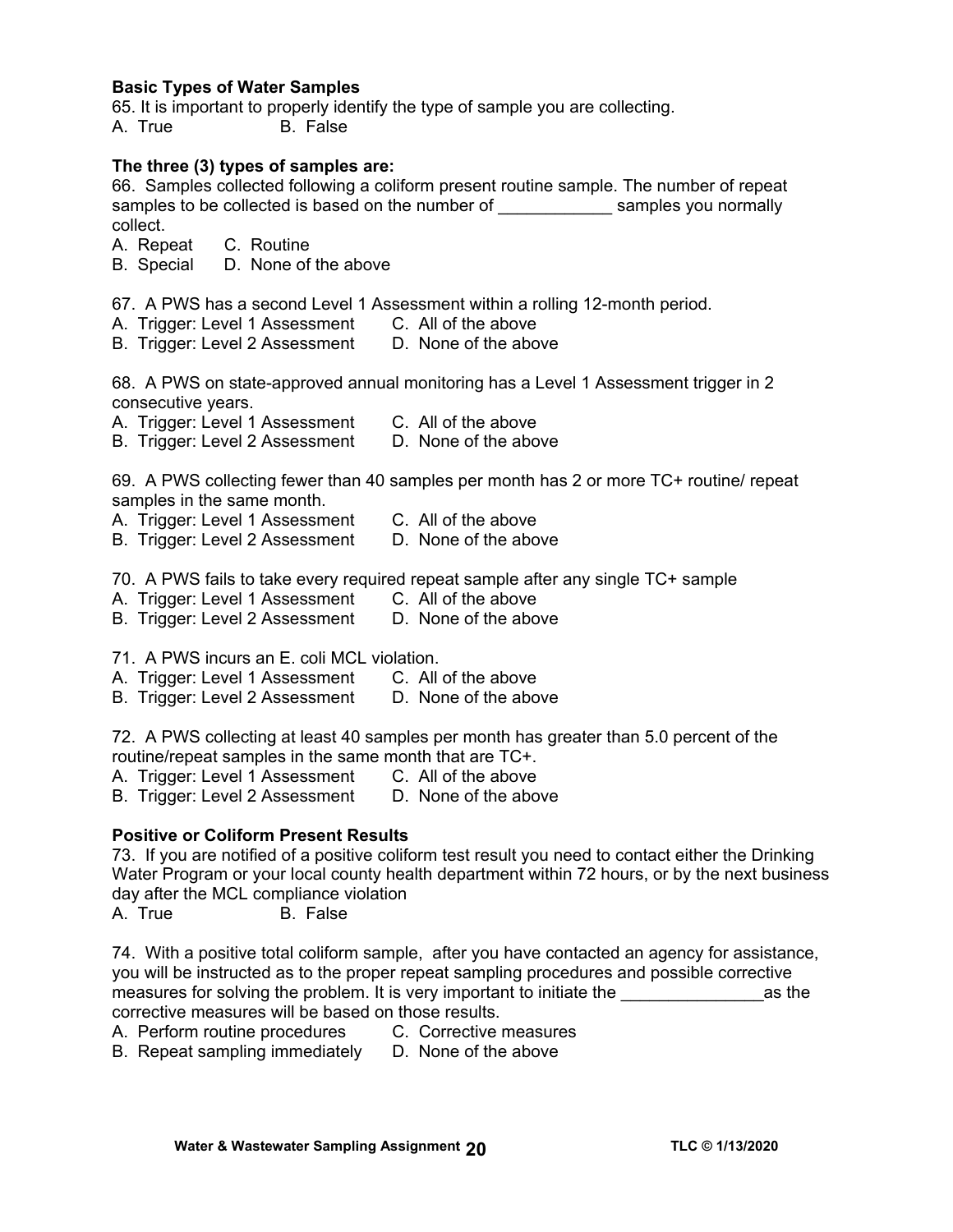# **Heterotrophic Plate Count HPC**

75. Heterotrophic Plate Count (HPC) --- formerly known as the Bac-T plate, is a procedure for estimating the number of live heterotrophic bacteria and measuring changes during water treatment and distribution in water or in swimming pools.

A. True B. False

#### **Heterotrophic Plate Count (Spread Plate Method**)

76. Which of the following provides a technique to quantify the bacteriological activity of a sample?

A. Colonies C. Heterotrophic Plate Count

B. Agar D. None of the above

#### **Total Coliforms**

77. This MCL is based on the presence of total coliforms, and compliance is on a daily or weekly basis, depending on your water system type and state rule.

A. True B. False

78. For systems which collect fewer than the samples per month, no more than one sample per month may be positive. In other words, the second positive result (repeat or routine) in a month or quarter results in a MCL violation.

A. 40 C. 200<br>B. 100 D. None

D. None of the above

#### **The following are acute violations:**

79. Which determines a violation of nitrate?

A. Presence C. MCLG

B. MCL D. None of the above

# **Revised Total Coliform Rule (RTCR) Summary**

80. EPA published the Revised Total Coliform Rule (RTCR) in the Federal Register (FR) on February 13, 2013 (78 FR 10269). It is the revision to the 1989 Total Coliform Rule (TCR). A. True B. False

81. The RTCR upholds the purpose of the 1989 TCR to protect public health by ensuring the duplicity of the drinking water distribution system and monitoring for the absence of microbial contamination.<br>A. True l

**B.** False

82. The RTCR establishes criteria for systems to qualify for and stay on for special increased monitoring, which could reduce water system problems for better system operation. A. True B. False

83. The water provider shall develop and follow a sample-siting plan that designates the PWS's collection schedule. This includes location of\_\_\_\_\_\_\_\_\_\_\_.

- A. Routine and repeat water samples C. Microbial contamination
- 
- 
- B. Reduced monitoring D. Repeat water samples
- 

84. The water provider shall collect example the state on a regular basis (monthly, quarterly, annually). Have samples tested for the presence of total coliforms by a state certified laboratory.

A. Routine water samples C. Microbial contamination

B. Reduced monitoring D. Repeat water samples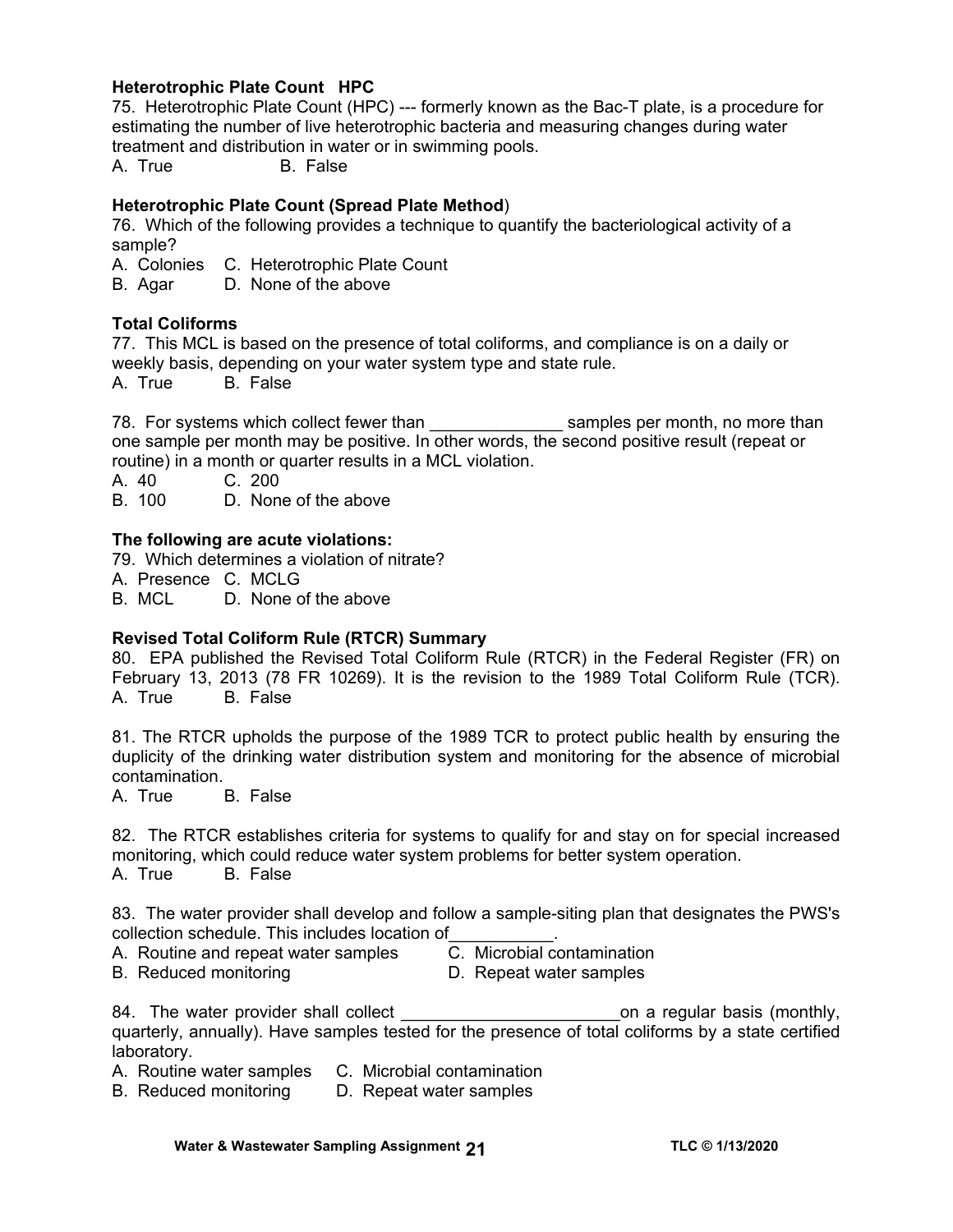85. PN is required for violations incurred. Within required timeframes, the PWS must use the required health effects language and notify the public if they did not comply with certain requirements of the RTCR. The type of \_\_\_\_\_\_\_\_\_\_\_\_\_\_ depends on the severity of the violation.

A. CCR(s) C. MCL violation

B. PN D. TC+ routine or repeat sample

86. The RTCR requires public water systems that are vulnerable to microbial contamination to identify and fix problems.

A. True B. False

87. The water provider shall collect repeat samples (at least 3) for each TC+ positive routine sample.

A. True B. False

88. For PWSs on quarterly or annual routine sampling, collect additional routine samples (at least 3) in the month after a

A. CCR(s) C. Total coliform positive samples

B. PN D. TC+ routine or repeat sample

89. PWSs incur violations if they do not comply with the requirements of the RTCR. The violation types are essentially the same as under the TCR with few changes. The biggest change is no acute or monthly MCL violation for example is no acute or monthly MCL violation for

A. CCR(s) C. Total coliform positive samples

B. PN D. TC+ routine or repeat sample

90. Community water systems (CWSs) must use specific language in their CCRs when they must conduct an assessment or if they incur\_\_\_\_\_\_\_\_\_\_\_\_\_\_\_.

A. CCR(s) C. An E. coli MCL violation

B. PN D. TC+ routine or repeat sample

91. The water provider shall analyze all **Example 2014** that are total coliform positive (TC+) for E. coli.

A. Routine or repeat water samples C. Microbial contamination

B. Reduced monitoring D. Repeat water samples

92. The RTCR requires public water systems (PWSs) to meet a legal limit for E. coli, as demonstrated by required monitoring.

A. True B. False

93. The RTCR suggests the frequency and timing of required microbial testing based on, public water type and source water type.

A. True B. False

# **Disinfection Key**

94. The RTCR requires 99.99% or 4 log inactivation of \_\_\_\_\_\_\_\_\_\_\_\_\_\_.

- A. Enteric viruses C. Giardia lamblia cysts
- B. Crypto D. None of the above

95. The RTCR requires 99% or 2 log inactivation of **with all and report of the RTCR** requires 99% or 2 log inactivation of

- A. Enteric viruses C. Giardia lamblia cysts
- B. Crypto D. None of the above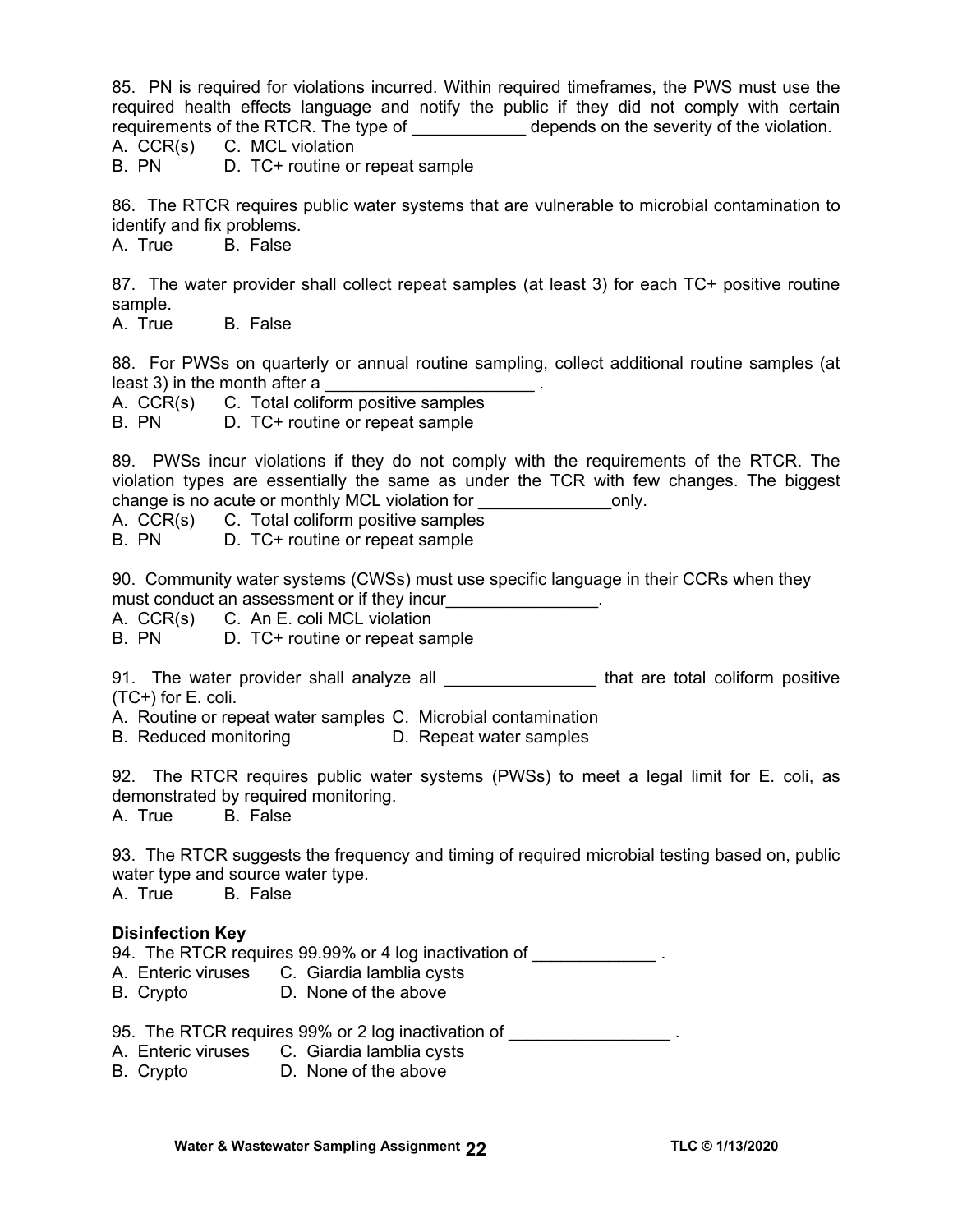96. The RTCR requires 99.9% or 3 log inactivation of  $\qquad \qquad$ 

- A. Enteric viruses C. Giardia lamblia cysts
- B. Crypto D. None of the above

97. The RTCR requires the chlorine residual leaving the plant must be  $=$  or  $mg/L$ and measurable throughout the system.<br>A.  $> 0.2$  C. 0.2

 $A. > 0.2$ 

B. 2.0 D. None of the above

# **Waterborne Pathogen Section - Introduction**

# **Pathogen Section**

98. Most pathogens are generally associated with diseases that **we all and affect people in** a relatively short amount of time, generally a few days to two weeks.

- A. Cause intestinal illness C. Will cause fatalities
- B. Are mild in nature D. None of the above

# **Protozoan Caused Diseases**

99. Which of the following bugs is larger than bacteria and viruses but still microscopic; they invade and inhabit the gastrointestinal tract?

- A. Hepatitis A C. Protozoan pathogens
- B. E.coli D. None of the above

100. Some of the parasites enter the environment in a dormant form, with a protective cell wall, called a?

A. Lamblia C. Cyst

B. Shell D. None of the above

# **Giardia lamblia**

101. Which of the following bugs has been responsible for more community-wide outbreaks of disease in the U.S. than any other, and drug treatment are not 100% effective?

- A. Giardia lamblia C. Giardiasis
- B. Cryptosporidiosis D. None of the above

102. All of these diseases, with the exception of \_\_\_\_\_\_\_\_\_\_\_\_\_\_\_\_\_\_\_, have one symptom in common: diarrhea. They also have the same mode of transmission, fecal-oral, whether through person-to-person or animal-to-person contact.

A. HIV infection C. Hepatitis A

B. Giardiasis D. None of the above

# **Primary Waterborne Diseases Section**

103. Humans are the reservoir for the Salmonella typhi pathogen, which causes diarrheal illness, and also known as?

A. Campylobacter **C.** Typhoid fever

B. Shigella dysenteriae D. None of the above

104. Shigella species, in the United States two-thirds of the shigellosis in the U.S. is caused by Shigella dysenteriae and the remaining one-third is caused by Shigella Campylobacter.

A. True B. False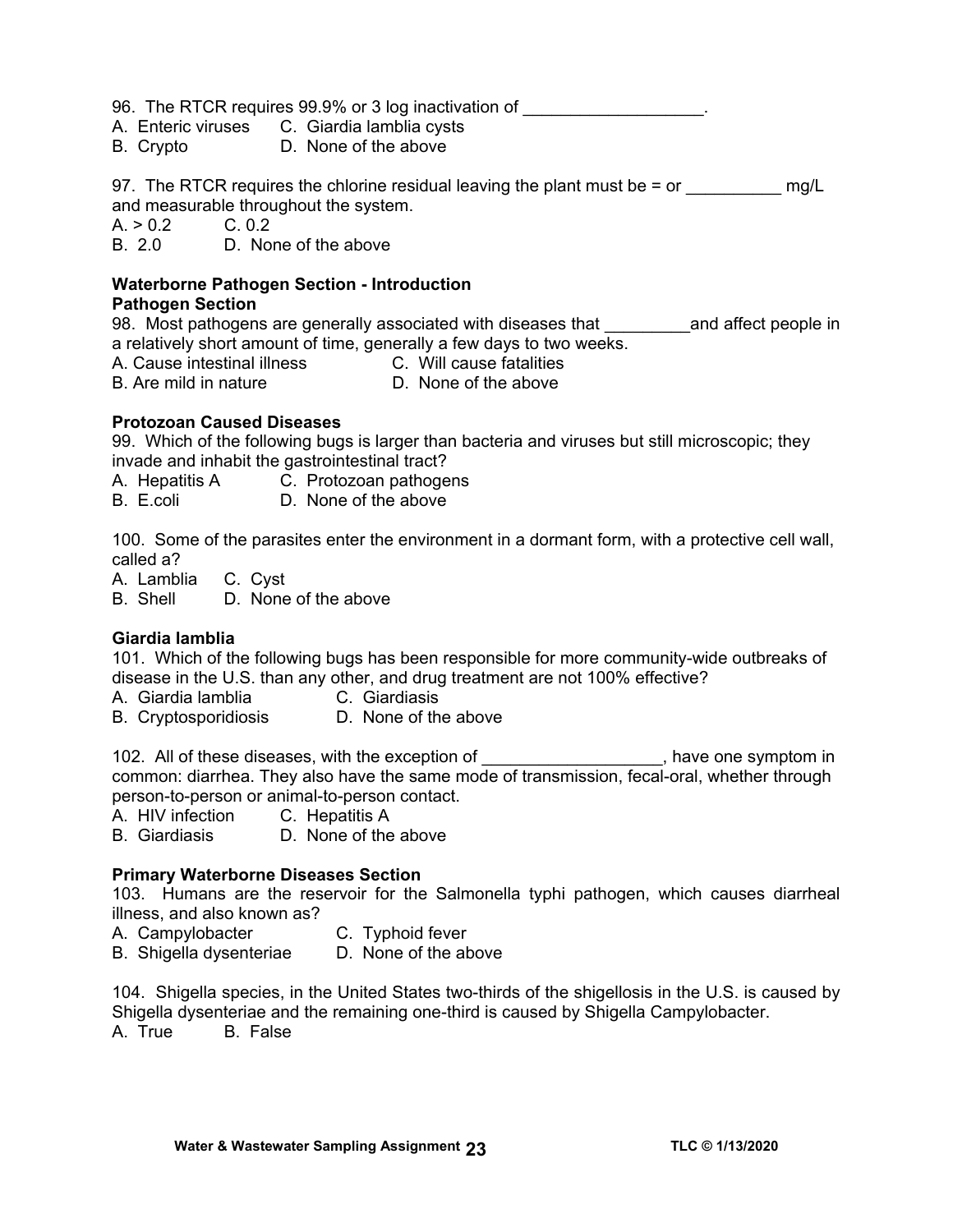105. Vibrio cholerae, the basics. It's a virus. It causes diarrheal illness, also known as cholera. It is typically associated with aquatic environments, shell stocks, and human. Vibrio cholerae has also been associated with ship ballast water.

A. True B. False

#### **Waterborne Bacterial Diseases**

106. Campylobacteriosis outbreaks have most often been associated with food, especially chicken and un-pasteurized milk, as well as un-chlorinated water. These organisms are also an important cause of "travelers' diarrhea." Medical treatment generally is not prescribed for campylobacteriosis because recovery is usually rapid.

A. True B. False

# **Viruses**

#### **Coronavirus**

107. It looks like the COVID-19 coronavirus is not able to live in water. A. True B. False

#### **Chain of Custody Procedures**

108. If both parties involved in the transfer must sign, date and note the time on the chain of custody record, this is known as?

- A. TC Plan C. Samples transfer possession
- B. Sample siting plan D. None of the above

109. The recipient will then attach the the showing the transfer dates and times to the custody sheets. If the samples are split and sent to more than one laboratory, prepare a separate chain of custody record for each sample.

A. Shipping invoices C. Sample siting plan

B. Chain of custody release D. None of the above

#### **Factors in Chlorine Disinfection: Concentration and Contact Time**

110. The CXT formula demonstrates that if an operator chooses to decrease the chlorine concentration, the required \_\_\_\_\_\_\_\_\_\_\_\_\_\_\_\_\_must be lengthened.

- A. Chlorine concentration C. Contact time
- B. Temperature D. None of the above
- 111. As \_\_\_\_\_\_\_\_\_\_\_\_\_\_\_\_\_\_\_\_\_\_\_\_\_ are used, contact times may be reduced.
- A. Chlorine concentration C. Higher strength chlorine solutions
- B. Temperature D. None of the above

## **Water Laboratory Analysis Section pH Testing Section**

112. When an atom loses \_\_\_\_\_\_\_\_\_\_\_and thus has more protons than electrons, the atom is a positively-charged ion or cation.

- A. A proton C. An electron
- B. Charge D. None of the above

113. Measurement of pH for aqueous solutions can be done with a glass electrode and a pH meter, or using indicators like strip test paper.

A. True B. False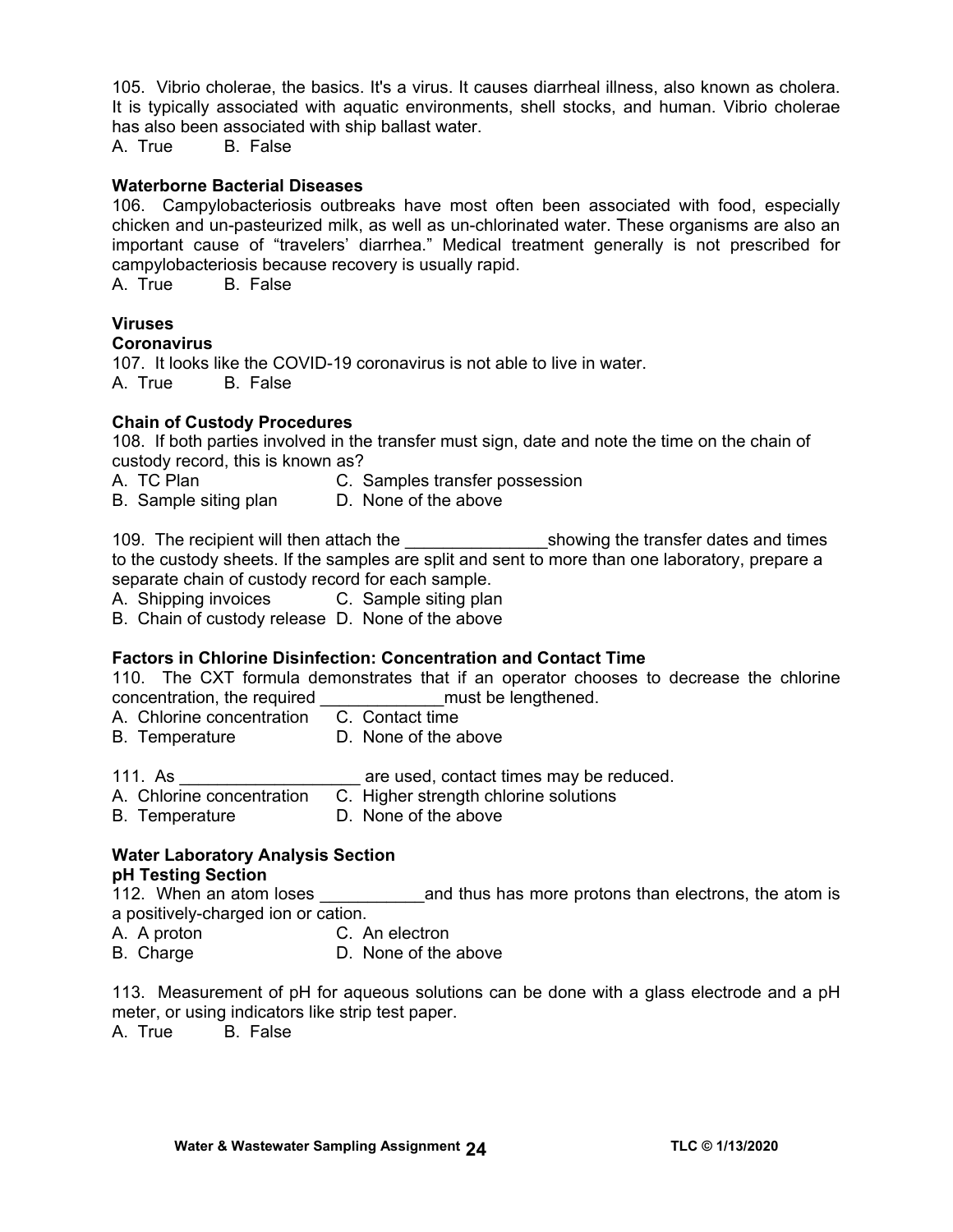114. In chemistry, pH is a measure of the acidity or basicity of an aqueous solution. Solutions with a pH greater than 7 are said to be acidic and solutions with a pH less than 7 are basic or alkaline.

A. True B. False

115. Pure water has a pH very close to?

A. 7 C. 7.7<br>B. 7.5 D. Nor

D. None of the above

116. **116. 116. 116. 116. 116. 116. 116. 116. 116. 116. 116. 116. 116. 116. 116. 116. 116. 116. 116. 116. 116. 116. 116. 116. 116. 116. 116. 116. 116. 116. 116.** transference, by measuring the potential difference between a hydrogen electrode and a standard electrode such as the silver chloride electrode.

A. Primary pH standard values C. pH measurement(s)

B. Alkalinity D. None of the above

117. Mathematically, pH is the negative logarithm of the activity of the (solvated) hydronium ion, more often expressed as the measure of the?

A. Electron concentration C. Hydronium ion concentration

B. Alkalinity concentration D. None of the above

118. Which of the following terms for aqueous solutions can be done with a glass electrode and a pH meter, or using indicators?

A. Primary sampling C. Determining values

B. Measurement of pH D. None of the above

119. The pH scale is logarithmic and therefore pH is?

A. An universal indicator C. An excess of alkaline earth metal concentrations

B. A dimensionless quantity D. None of the above

120. Measuring alkalinity is important in determining a stream's ability to neutralize acidic pollution from rainfall or wastewater. It is one of the best measures of the sensitivity of the stream to acid inputs. There can be long-term changes in the **Example 20** of rivers and streams in response to human disturbances.

A. Acid C. pH measurement(s)

B. Alkalinity D. None of the above

121. pH is defined as the decimal logarithm of the reciprocal of the  $A_{H}$ , a<sub>H</sub>+, in a solution.

- 
- A. Hydrogen ion activity C. Brønsted–Lowry acid–base theory

B. Acid-base behavior **D. None of the above** 

122. Which of the following terms may be used to measure pH, by making use of the fact that their color changes with pH?

- A. Indicators C. A set of non-linear simultaneous equations
- B. Spectrophotometer D. None of the above

123. Alkalinity is the name given to the quantitative capacity of an aqueous solution to neutralize an?

- A. Acid C. Bond formation
- B. Base D. None of the above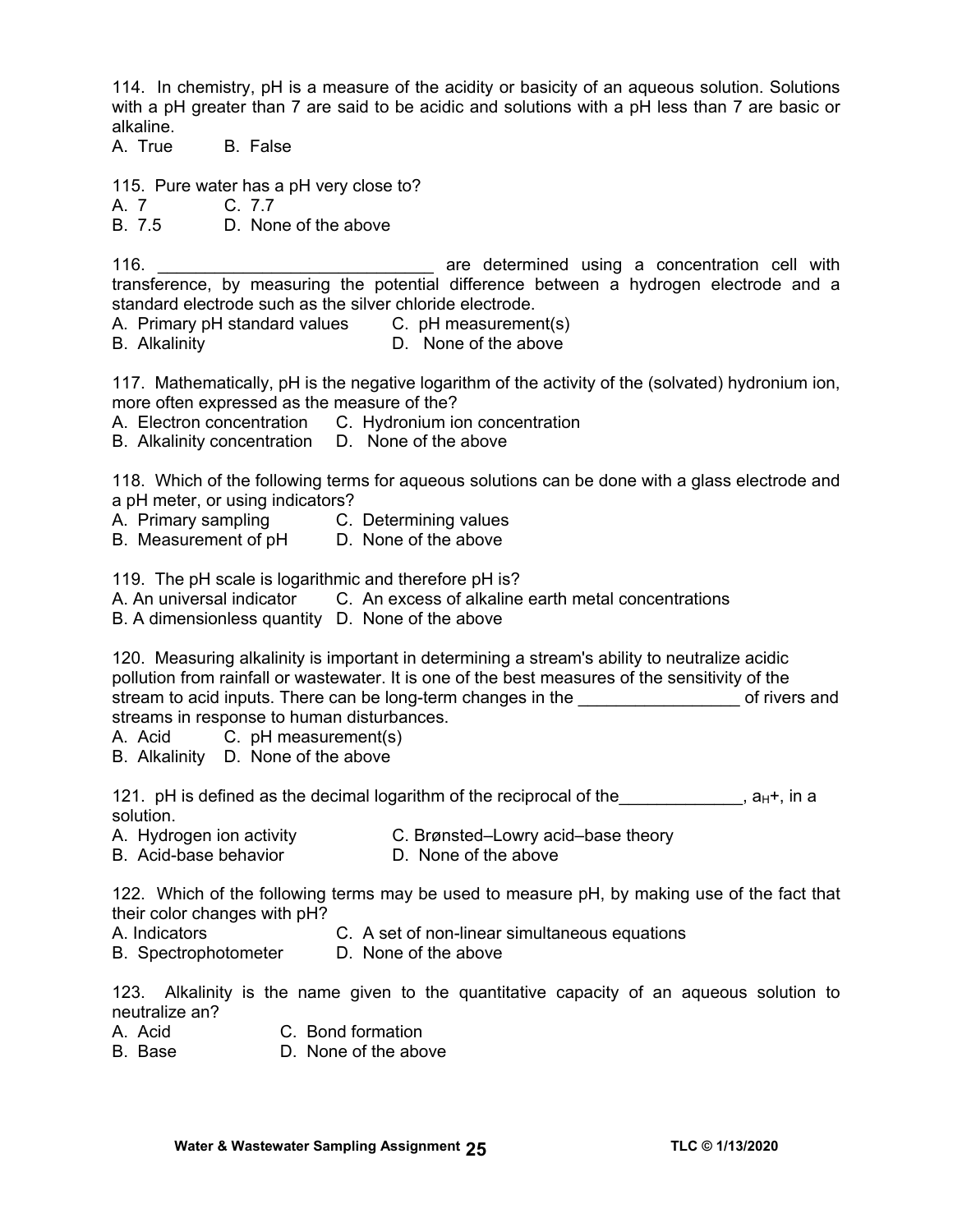124. Which of the following terms of the color of a test solution with a standard color chart provides a means to measure pH accurate to the nearest whole number?

A. Universal indicator C. Visual comparison

B. Colorwheel measurement D. None of the above

125. The pH scale is traceable to a set of standard solutions whose pH is established by US EPA.

A. True B. False

126. The calculation of the pH of a solution containing acids and/or bases is an example of a chemical speciation calculation, that is, a mathematical procedure for calculating the concentrations of all chemical species that are present in the solution. The complexity of the procedure depends on the?

A. Nature of the solution C. Alkaline earth metal concentrations

B. pHD. None of the above

127. Under normal circumstances this means that the concentration of hydrogen ions in acidic solution can be taken to be equal to the concentration of the acid. The pH is then equal to minus the logarithm of?

A. The concentration value C. A set of non-linear simultaneous equations

B. The pH **D. None of the above** 

128. Alkalinity of water is its acid-neutralizing capacity. It is the sum of all the titratable bases. The measured value may vary significantly with the?

A. End-point pH C. pH measurement(s)

B. Alkalinity D. None of the above

129. For strong acids and bases no calculations are necessary except in extreme situations. The pH of a solution containing a weak acid requires the solution of a quadratic equation. The pH of a solution containing a weak base may require the?

- A. Solution of a cubic equation C. Excess of alkaline earth metal concentrations
- B. Non-linear simultaneous equations D. None of the above
- 

130. Alkalinity is a measure of this missing term and can be interpreted in terms of specific substances only when the chemical composition of the sample is known.

A. Universal indicator C. Excess of alkaline earth metal concentrations

B. An aggregate property of water D. None of the above

131. More precise measurements are possible if the color is measured spectrophotometrically, using a?

A. Universal indicator C. Set of non-linear simultaneous equations

B. Colorimeter of spectrophotometer D. None of the above

132. Because the alkalinity of many surface waters is primarily a function of carbonate, bicarbonate, and hydroxide content, it is taken as an indication of the concentration of these constituents.

A. True B. False

133. For strong acids and bases no calculations are necessary except in extreme situations. The pH of a solution containing a weak acid requires?

A. The concentration value C. Excess of alkaline concentrations

B. The solution of a quadratic equation D. None of the above